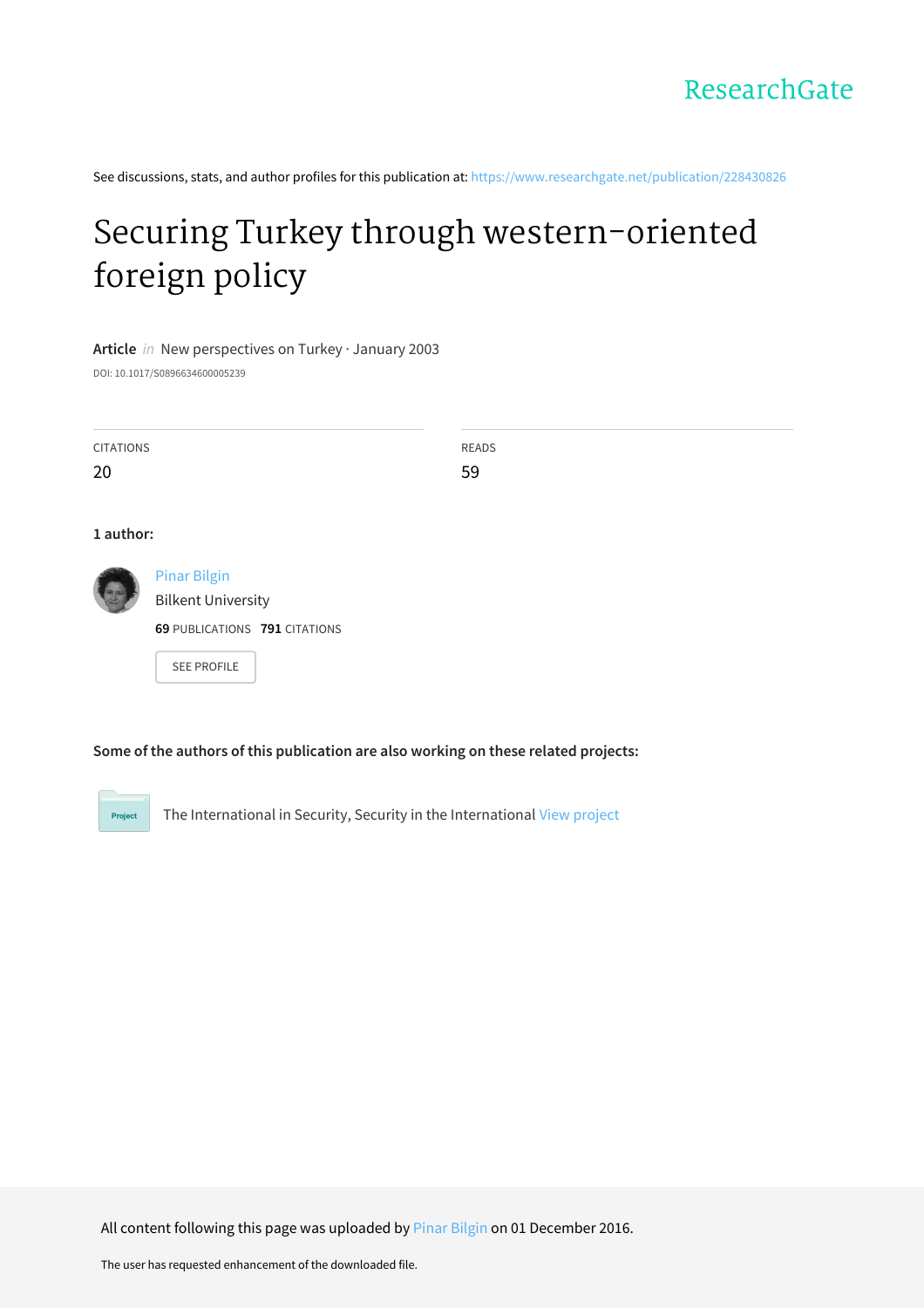# **Securing Turkey through western-oriented foreign policy**

## **Pınar Bilgin**

#### **Abstract**

How are Turkey's insecurities relevant to the analysis of its international relations? While it is interesting to look at how particular security concerns have affected Turkey's foreign policies at various moments in history, this article will take a different route. Following the distinction that David Campbell has drawn between "Foreign Policy" (through which others are rendered "foreign) and "foreign policy" (through which relations with others are managed), the article will explore how Turkey's insecurities have shaped a Foreign Policy that rests on the West/non-West divide. While the literature has analyzed specific acts of foreign policy and how they were crafted in response to specific military insecurities, the role that Turkey's non-military and non-specific insecurities have played in shaping its international relations has remained understudied. Thus, the literature has not been able to fully account for the centrality of Turkey's western orientation to its security. The argument here proceeds in three steps: First, the article draws attention to the necessity of looking at non-material as well as material insecurities in designing research on foreign policy. Second, it illustrates this necessity by focusing on the case of Turkey's foreign policy. Thirdly, in view of this second point the article highlights the centrality of Turkey's western orientation (*i.e.*, its Foreign Policy) to its security, more persuasively than studies that exclusively focus on the material aspects of security.

Keywords: *Turkey, security, foreign policy, critical theory, identity*

Pınar Bilgin, Department of International Relations, Bilkent University, 06800, Ankara, pbilgin@bilkent.edu.tr.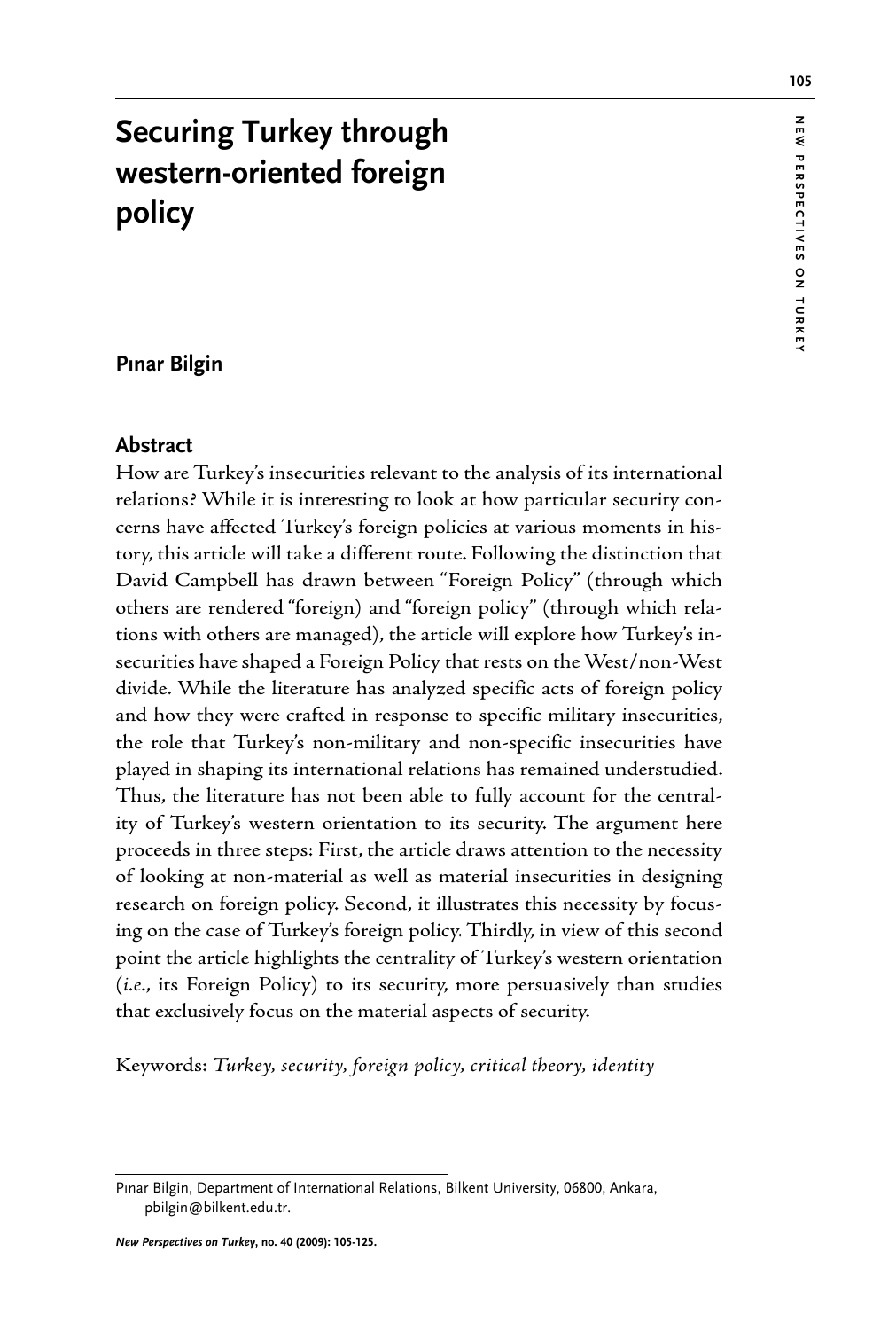#### **Introduction**

How are Turkey's insecurities relevant to the analysis of its international relations? While it is interesting to look at how particular security concerns have affected Turkey's foreign policy practices at various moments in its history, this article will take a different route. Following the distinction that David Campbell has drawn between "Foreign Policy" (through which others are rendered "foreign") and "foreign policy" (through which relations with others who are rendered "foreign" are managed), $1$  this article will explore how Turkey's insecurities have shaped a "Foreign Policy" that rests on the West/non-West divide.<sup>2</sup>

At a time when Turkey's western orientation in general and relations with the European Union  $(EU)^3$  in particular are questioned at home and abroad, $4$  it is especially important to explore the insecurities that have shaped its international relations. While the literature analyzes

- Throughout the text, I will use the following two dichotomies interchangeably: civilized/ less-thancivilized and West/non-West. Even though I acknowledge the differences between the two and do not want to essentialize them, it is pertinent to underscore how during the nineteenth and early twentieth century civilization corresponded to the West in the minds of prominent European intellectuals and policy-makers. At the time, the term "West" was also used in opposition to the East. However, as distinct from to the Cold War period when East and West were differentiated in terms of their economic organization and ideological outlook, during this period the distinction was one of status *vis-à-vis* civilization. Ottoman self-understanding at the time could perhaps best be described as between two worlds. While the Ottomans continued to represent themselves as civilized, at the same time they bought into the notion of civilization as propounded by their European counterparts and sought to prove their civilized status *vis-à-vis* the European/International Society. See, Selim Deringil, "'They Live in a State of Nomadism and Savagery': The Late Ottoman Empire and the Post-Colonial Debate," *Comparative Studies in Society and History* 45, no. 2 (2003).
- 3 Notwithstanding the significant advances made in Turkey's relations with the EU since the latter's 1999 decision to recognize Turkey's candidacy and the 2005 decision to begin membership negotiations, relations remain strained. See, Gülnur Aybet, "Turkey and the EU after the First Year of Negotiations: Reconciling Internal and External Policy Challenges," *Security Dialogue* 37, no. 4 (2006).
- 4 The following provide different accounts on Turkey's difficult relations with the West in the post-post-Cold War period: see, for example, Graham E. Fuller, "Turkey's New Eastern Orientation," in *Turkey's New Geopolitics: From the Balkans to Western China*, ed. Graham E. Fuller and Ian O. Lesser (1993), Samuel P. Huntington, "Clash of Civilizations?," *Foreign Affairs* 72, no. 3 (1993), Ömer Taşpınar, "The Old Turks' Revolt," *Foreign Affairs* 86, no. 6 (2007), Ola Tunander, "A New Ottoman Empire? The Choice for Turkey: Euro-Asian Centre vs National Fortress," *Security Dialogue* 26, no. 4 (1995). There is also Ahmet Davutoğlu's best-selling book *Stratejik Derinlik*, in which the author has challenged not the western orientation, but the western focus of Turkey's foreign policy and called for a more multidimensional stance. See, Ahmet Davutoğlu, *Stratejik Derinlik* (İstanbul: Küre Yayınları, 2001). While efforts to make Turkey's foreign policy more multi-dimensional are not new, but go back as far as the 1960s, Davutoğlu has justified the need for a multi-dimensional outlook with reference to Turkey's historical and religio-cultural characteristics, which he takes as pre-given and immutable. Put differently, Davutoğlu has made a case for a change in Turkey's foreign policy stance, not on geo-political, economic, or power-political terms, but on culturalist terms. See the final section for further discussion.

<sup>1</sup> David Campbell, *Writing Security: United States Foreign Policy and the Politics of Identity* (Manchester: Manchester University Press, 1992).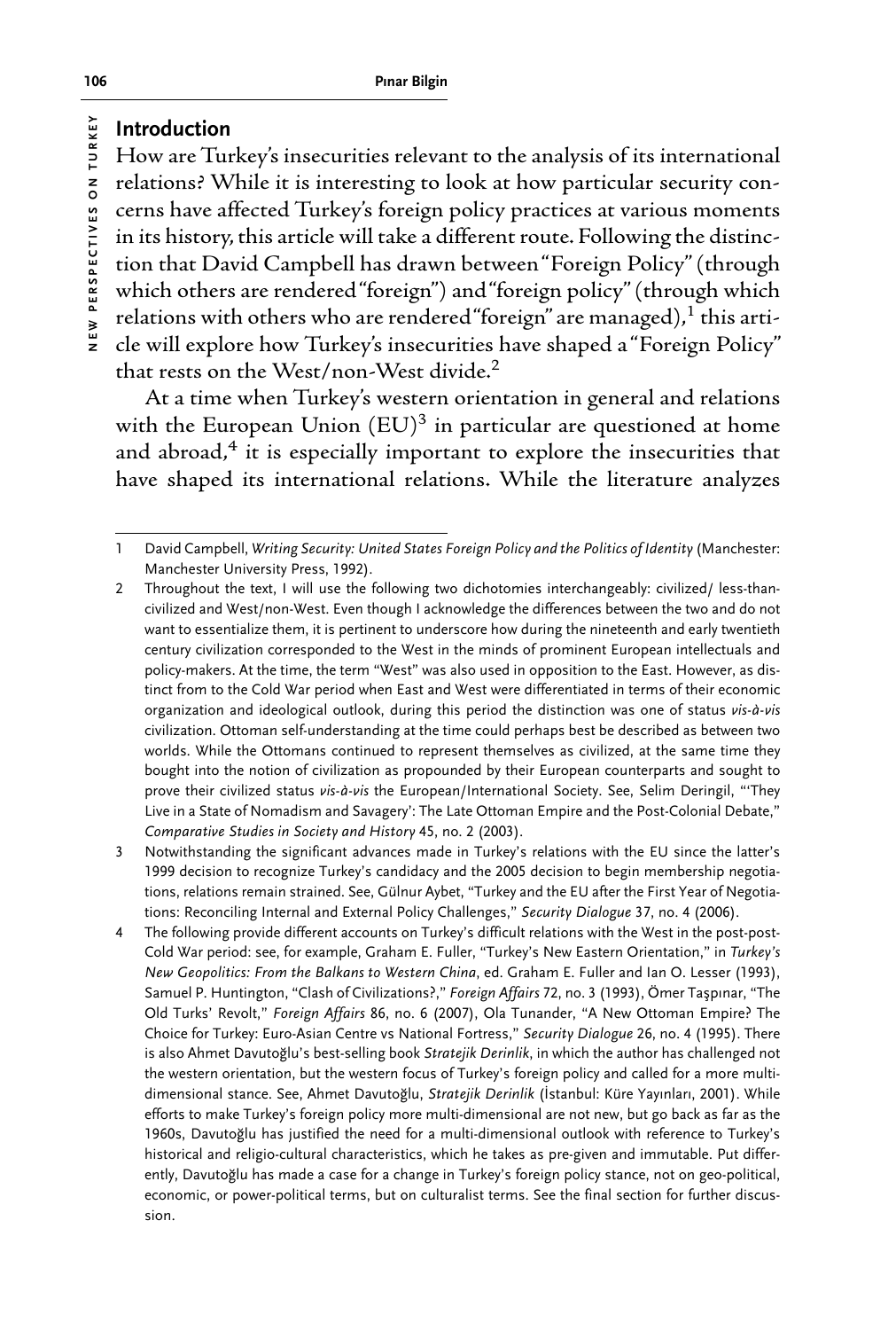specific acts of foreign policy and how they were crafted in response to specific military insecurities, $5$  the role that Turkey's non-military and specific military insecurities, $^5$  the role that Turkey's non-military and non-specific insecurities have played in shaping its international relations has remained understudied. $^6$  Thus, the literature has not been able to fully account for the centrality of Turkey's western orientation (*i.e.*, its Foreign Policy) to its security.

This article aims to accomplish three things: First, it underscores the necessity of looking at both non-material and material aspects of security in foreign policy analysis. Second, it illustrates this necessity by focusing on the case of Turkey's international relations. Thirdly, in view of the second point it highlights the centrality of Turkey's western orientation to its security, more persuasively than accounts that exclusively focus on the material aspects of security. It is argued that Turkey's search to locate itself in the West could be read partly (but not wholly, for there is more to Turkey's search for security than its western orientation, just as there is more to Turkey's western orientation than its search for security) as a response to non-military and non-specific insecurities of the early Republican era — namely, negotiating Turkey's "difference" in the face of a European/International Society that was ambivalent towards its difference. This Foreign Policy over time has allowed specific acts of western-oriented foreign policy.

# **In/security, identity and foreign policy**

Prevalent approaches to international relations offer analyses of foreign policy that focus on specific threats encountered by states and policies devised to address them.<sup>7</sup> This literature takes threats as a given and focuses on the process that begins once the specific issue at hand is identified as a threat to a particular country's security. This literature understands policy in a narrow sense — in terms of responding

<sup>5</sup> For early examples, see, Metin Tamkoç, "Turkey's Quest for Security through Defensive Alliances," *Milletlerarası Münasebetler Türk Yıllığı* 2 (1961), Metin Tamkoç, *The Warrior Diplomats: Guardians of National Security and Modernization of Turkey* (Salt Lake City: University of Utah Press, 1976).

<sup>6</sup> While there is a rich Political Science literature that examines the domestic political dynamics its insights seldom make their way into the study of Turkey's international relations; see, for example, Metin Heper, Ayşe Öncü, and Heinz Kramer, eds., *Turkey and the West: Changing Political and Cultural Identities* (New York: I. B. Tauris, 1993), Sibel Bozdoğan and Reşat Kasaba, eds., *Rethinking Modernity and National Identity in Turkey* (Seattle: University of Washington Press, 1997), Taha Parla and Andrew Davison, *Corporatist Ideology in Kemalist Turkey* (Syracuse: Syracuse University Press, 2004). On the apparent divide between the production of knowledge in Political Science and International Relations in Turkey, see, Boğaç Erozan and İlter Turan, "The Development of Political Science in Turkey," *PS* (April 2004).

<sup>7</sup> The most prominent example of this literature is: Graham T. Allison, *Essence of Decision: Explaining the Cuban Missile Crisis* (Boston: Little, 1971).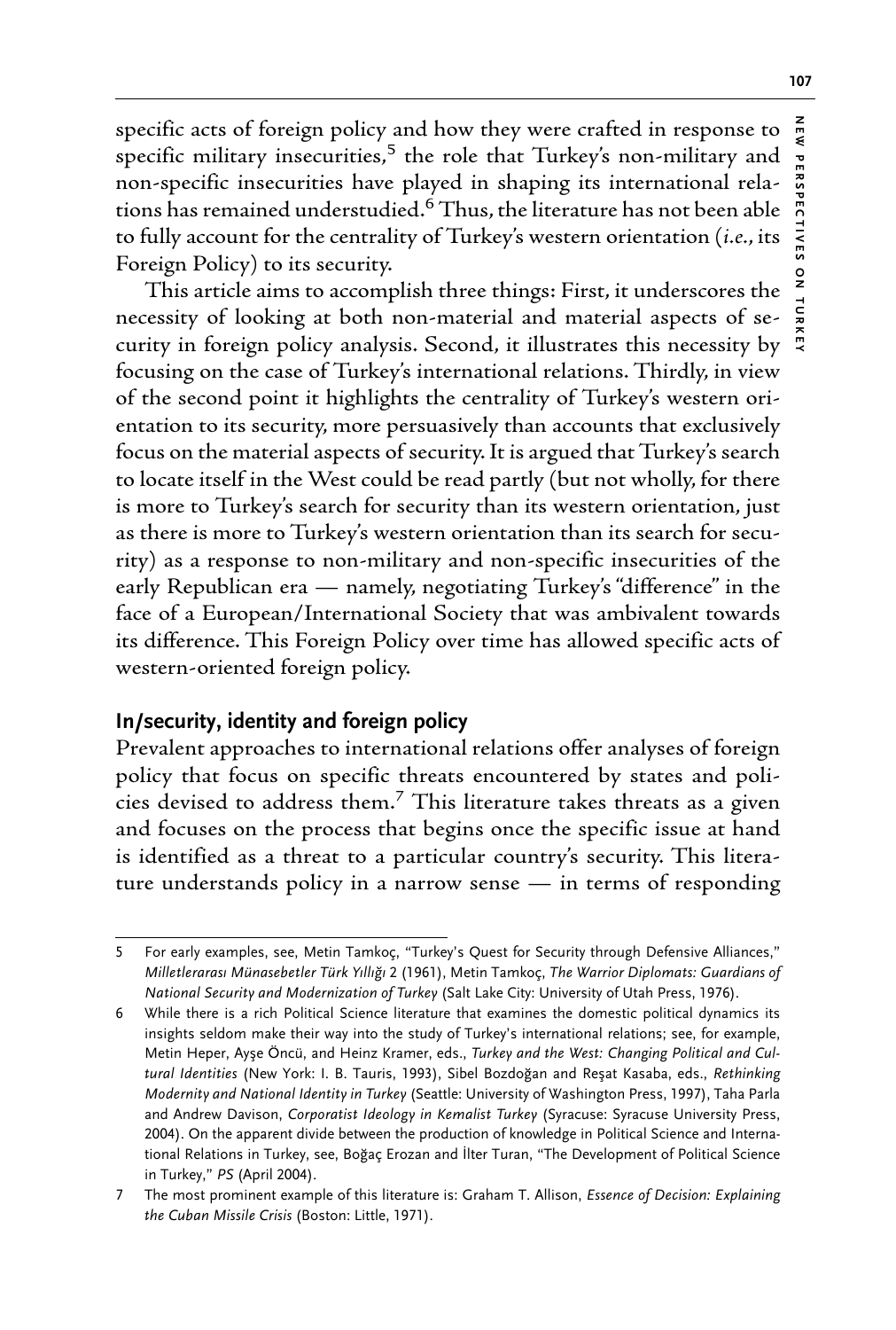to threats, but not in terms of understanding how problems are turned into threats.<sup>8</sup>

Critical approaches to International Relations have for a long time revealed the limits of such analyses.<sup>9</sup> David Campbell's groundbreaking *Writing Security* pointed to how Foreign Policy, through which states render others foreign, also sets the framework within which day-to-day relations with others are managed — that is, foreign policy. While mainstream IR has focused on the latter, Campbell has shown how focusing on the former provides deeper insight into the construction of state identity *vis-à-vis* others as well as of policies put into practice for shaping relations with others.<sup>10</sup> For states do not just encounter threats. They take active part in constructing them as such; they make choices in favor of (or against) defining issues as threats.<sup>11</sup> These choices are shaped by (and, in turn, shape) identities and interests, which have material and non-material aspects.<sup>12</sup>

The contrast between prevalent approaches to foreign policy analysis and their critics becomes clearer when one juxtaposes the insights gleaned from Graham Allison and Jutta Weldes's respective analyses of the Cuban Missile Crisis of 1962.<sup>13</sup> Allison's take on the Cuban Missile Crisis is in itself a critique of policy analyses that rely on the rational actor model (RAM). While useful when essential data required for the analysis of policy is not easily available, RAM is problematic in so far as it leaves too much to the guesswork of the analyst.<sup>14</sup> What is more, it may

<sup>8</sup> From a critical perspective, the difference between threats and problems is not one of perception understood in the everyday sense of the term. Prevalent approaches to IR have incorporated the study of mis/perception into policy analysis in the 1970s; see, Robert Jervis, *Perception and Misperception in International Politics* (Princeton: Princeton University Press, 1976). Since then, advances in the study of perception in the field of cognitive psychology have further underscored how culture shapes perception. From a perspective that treats culture as a construct and acknowledges the role played by the politics of in/security in its construction, the process through which problems are turned into threats is the focus of analysis, as opposed to explaining this process away by invoking perception in the everyday sense of the term.

<sup>9</sup> Mark Laffey, "Locating Identity: Performativity, Foreign Policy and State Action," *Review of International Studies* 26, no. 3 (2000). Also see, Valerie Hudson, *Foreign Policy Analysis: Yesterday, Today and Tomorrow* (Lanham: Rowman & Littlefield, 2007).

<sup>10</sup> Campbell, *Writing Security*.

<sup>11</sup> See, Jutta Weldes, "Constructing National Interests," *European Journal of International Relations* 2, no. 3 (1996).

<sup>12</sup> See, Bill McSweeney, *Security, Identity and Interests: A Sociology of International Relations* (Cambridge: Cambridge University Press, 1999).

<sup>13</sup> Graham T. Allison and Philip Zelikow, *Essence of Decision: Explaining the Cuban Missile Crisis* (New York: Longman, 1999), Weldes, "Constructing National Interests.", Jutta Weldes, "The Cultural Production of Crises: US Identity and Missiles in Cuba," in *Cultures of Insecurity: States, Communities, and the Production of Danger,* ed. Jutta Weldes (Minneapolis: University of Minnesota Press, 1999).

<sup>14</sup> Allison and Zelikow, *Essence of Decision*, 49.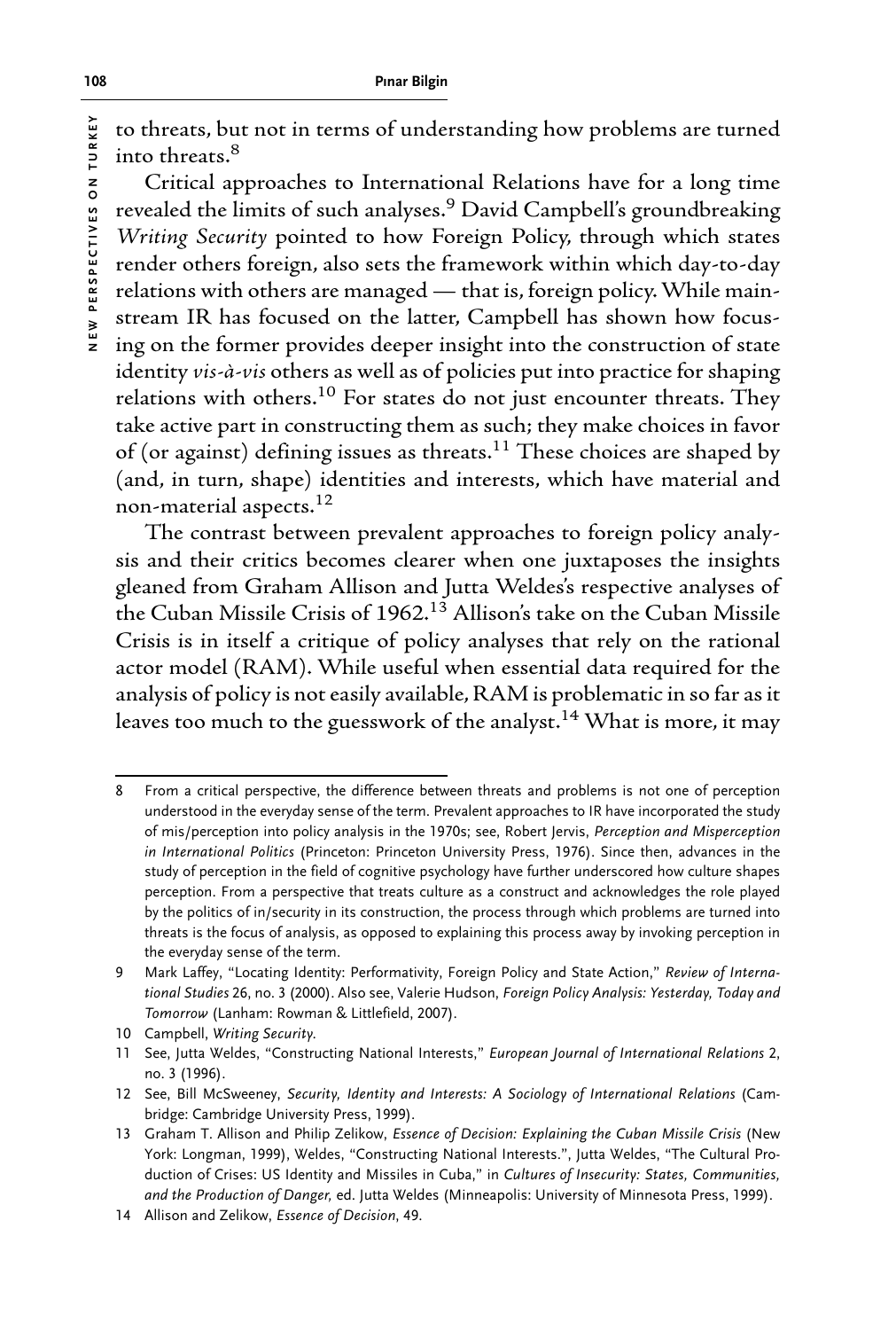**NEW PERSPECTIVES ON TURKEY**

 $\frac{0}{2}$ 

PERSPECTIVES

produce misleading results, as Allison has revealed in his meticulous archival study of the Cuban Missile Crisis. While analysts who use RAM have explained the avoidance of nuclear war in 1962 with reference to the caution imposed on actors during times of nuclear standoff, Allison has cautioned against such confidence, arguing that the dynamics of organizational behavior and bureaucratic politics factor in the making and implementation of decisions in ways that RAM cannot capture.<sup>15</sup>

Having successfully revealed the blind spots of RAM and called for integrating all three models in analyzing foreign policy, Allison left one question untouched: How did the crisis come about? In a manner typical of prevalent approaches to foreign policy analysis (of which he was otherwise critical), Allison focused only on how the crisis was managed and resolved. He was not interested in the question of how the dangerous encounter between the United States, the Soviet Union and Cuba turned into a crisis, as opposed to a mere problem to be addressed through diplomatic channels. In Campbell's terms, Allison's research focused on the conduct of US foreign policy without inquiring into US Foreign Policy. The latter is an important question to ask, because what rendered the Cuban Missile Crisis a crisis, as Jutta Weldes has argued, was not the mere presence of Soviet missiles in Cuba or the strategic threat posed by those missiles. US policy-makers found particularly threatening the challenge that those missiles posed to US identity as the "leader of the Free World."16 Put differently, it was not only the destructive capability of the missiles (the material factor), but also the destructive political consequences of the Soviet and Cuban daring and ability to transfer and plant those missiles in the US "backyard" (the non-material factor) that constituted a threat to its security.

Indeed, a prominent member of the US administration, Secretary of Defense Robert McNamara, was also of the opinion that it was not merely material factors that constituted US insecurities. Also worrying was the non-material threat posed by the very same missiles. At the time, the United States was considered to be holding "the West" together, by virtue of the extended deterrence it provided. Failing to stand against the Soviet Union in what the United States considered its own backyard would likely have had consequences for the broader security strategy of the United States. Had the United States not constructed its identity as "the leader of the Free World," the crisis might have played out differently, or the encounter may not have turned into a crisis at all. Hence

<sup>15</sup> Allison, *Essence of Decision*, Allison and Zelikow, *Essence of Decision*.

<sup>16</sup> Weldes, "Constructing National Interests.", Weldes, "The Cultural Production of Crises."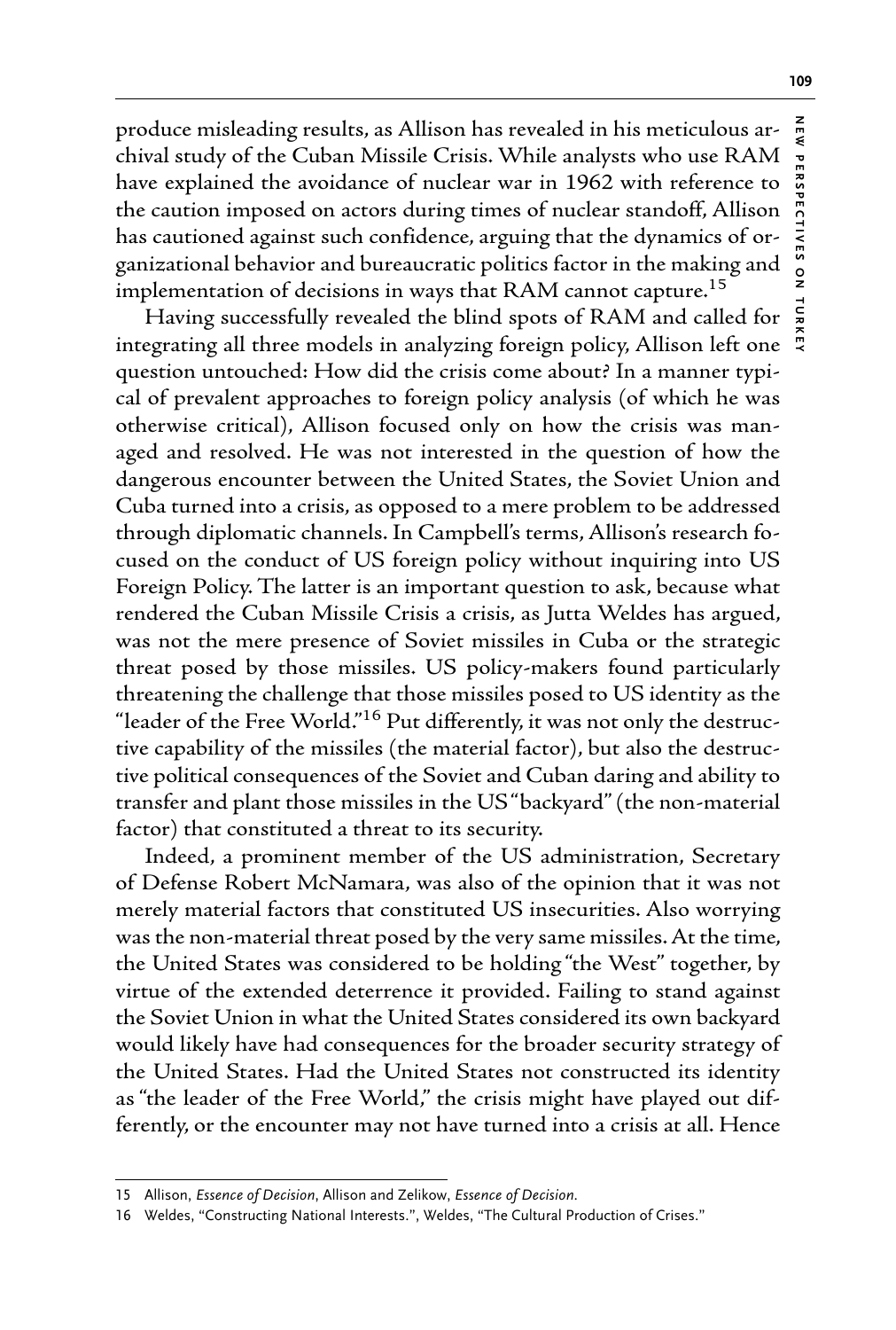the conclusion of Weldes et al.: "insecurity, rather than being external to the object to which it presents a threat, is both implicated in and an effect of the very process of establishing and re-establishing the object's identity."<sup>17</sup>

In juxtaposing the insights of prevalent approaches to foreign policy analysis and their critics,<sup>18</sup> and underscoring the insights that the latter provides into the mutually constitutive relationship between in/ security and identity, my aim is not to set the material and non-material dimensions of security against each other. Rather, following critical approaches,<sup>19</sup> I understand in/security as a whole with reference to both material and non-material dimensions.

That said, the abovementioned materialist bias of prevalent approaches to foreign policy analysis has so far resulted in relative neglect of non-material insecurities, although non-material insecurities are integral to actors' re-constitution of their identities and interests. What is more, non-material insecurities are no less real than material insecurities in terms of the anxieties that they cause or the destruction that they bring about. Consider western European insecurities in the immediate aftermath of World War II. While the military aspect of western European insecurities have been accounted for in the literature (as with the threat of Soviet expansionism and German revivalism), critical approaches have also highlighted those non-military and non-specific insecurities about which actors in western Europe worried and to which they sought to respond through European integration. To quote Bill McSweeney:

**NEW PERSPECTIVES ON TURKEY**

NEW PERSPECTIVES ON TURKEY

<sup>17</sup> See, Jutta Weldes, "Introduction: Constructing Insecurity," in *Cultures of Insecurity: States, Communities, and the Production of Danger*, ed. Jutta Weldes (Minneapolis: University of Minnesota Press, 1999), 11.

<sup>18</sup> See, among others, Michael N. Barnett, "Culture, Strategy and Foreign Policy Change: Israel's Road to Oslo," *European Journal of International Relations* 5, no. 1 (1999), Roxanne Lynn Doty, "Foreign Policy as Social Construction: A Post-Positivist Analysis of US Counterinsurgency Policy in the Philippines," *International Studies Quarterly* 37, no. 3 (1993), Vendulka Kubálková, ed., *Foreign Policy in a Constructed World* (New York: ME Sharpe, 2001), Weldes, "Constructing National Interests.", Weldes, "The Cultural Production of Crises.", Jutta Weldes and Diana Saco, "Making State Action Possible: The United States and the Discursive Construction of 'the Cuban Problem', 1960-1994," *Millennium-Journal of International Studies* 25, no. 2 (1996).

<sup>19</sup> See, for example, Ken Booth, "Security and Emancipation," *Review of International Studies* 17, no. 4 (1991), Ken Booth, *Critical Security Studies and World Politics*, (Boulder: Lynne Rienner: 2005), Ken Booth, *Theory of World Security* (Cambridge: Cambridge University Press, 2007), Barry Buzan, *People, States, and Fear: An Agenda for International Security Studies in the Post-Cold War Era* (New York: Harvester Wheatsheaf, 1991), Barry Buzan, Ole Waever, and Jaap de Wilde, *Security: A New Framework for Analysis* (Boulder: Lynne Rienner, 1998), Ole Waever, "Societal Security: The Concept," in *Identity, Migration, and the New Security Agenda in Europe*, ed. Ole Waever (London: Pinter, 1993).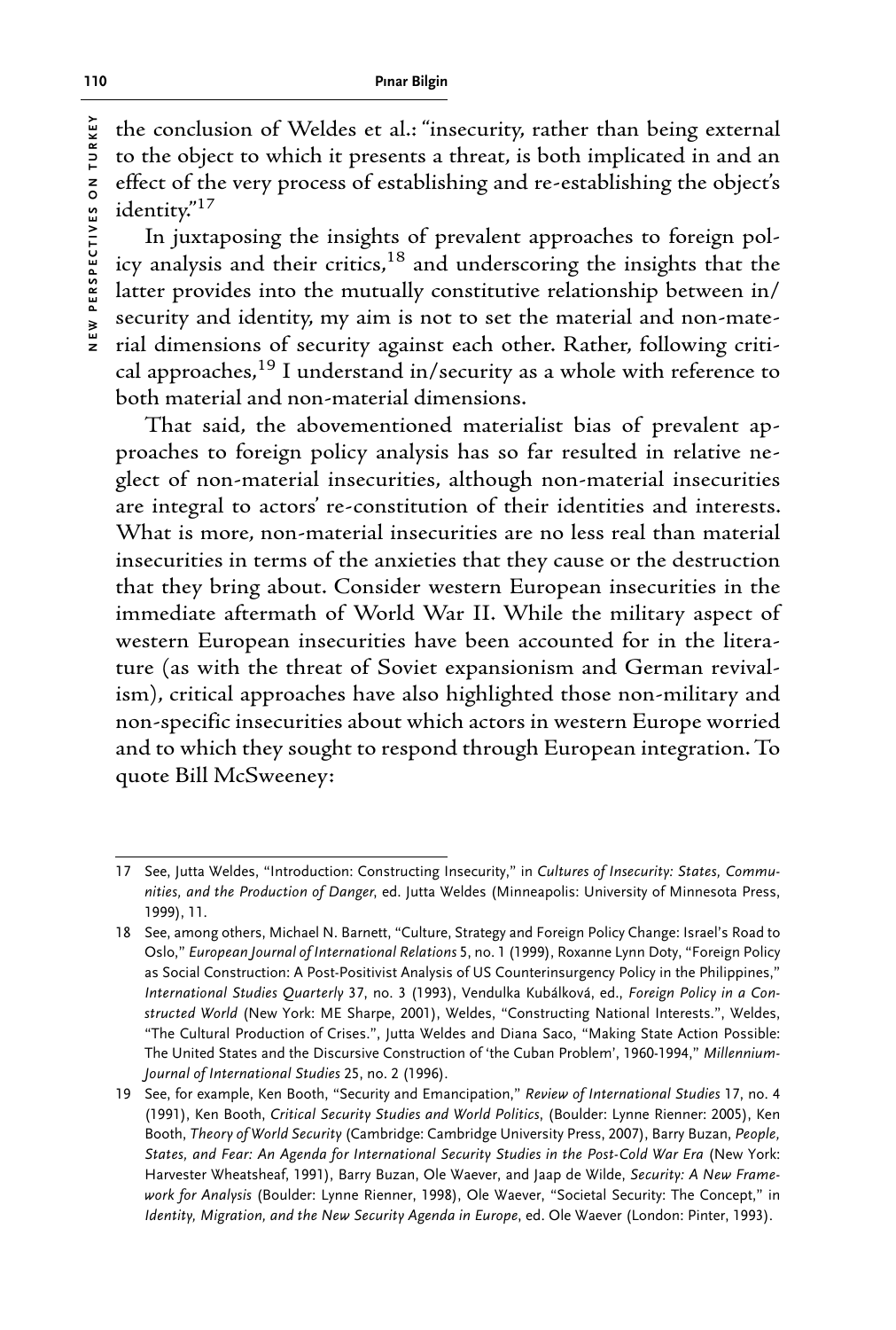Whatever the personal motives of the individuals who founded it, the EU was a security policy from its inception. Even with the calculated exclusion of military defence, the process of integration itself bound the member-states in a network of interdependence which made the recourse to military means of resolving disputes progressively more difficult.<sup>20</sup>

The threat to which western European actors were responding was nonspecific and non-military, because, unlike NATO's targeting of possible Soviet expansionism, they had a less visible enemy. They sought to respond to those insecurities that might follow a possible return to past conflicts structured around old conceptions of identity and interests.<sup>21</sup> That the threat to which they were responding was non-military and non-specific did not render it less real for the likes of Jean Monnet and Robert Schuman, who feared a return to Europe's own past.<sup>22</sup> Specific domestic and foreign policy acts that made European integration possible hinged upon this Foreign Policy that identified Europe's own past as an other. Analyses that focus exclusively on the material aspects of security, however, have not been able to fully capture western European insecurities as such.

## **Turkey's insecurities and its international relations**

A similar materialist bias prevails in the study of Turkey's international relations. An overview of the classics on Turkey's foreign policy reveals a focus on specific military insecurities — consider, for example, the treatises on Atatürk's policy-making as a response to the insecurities of the Ottoman past, and on Cold War policies as a response to Soviet expansionism.<sup>23</sup> What remains under-examined are those non-military and non-specific insecurities that have also shaped Turkey's Foreign Policy

<sup>20</sup> McSweeney, *Security, Identity and Interests*, 7.

<sup>21</sup> Ibid. Also see, Ole Waever, "Identity, Integration and Security: Solving the Sovereignty Puzzle in EU Studies," *Journal of International Affairs* 48, no. 2 (1995), Ole Waever, "Insecurity, Security, and Asecurity in the West European Non-War Community," in *Security Communities*, ed. Emanuel Adler and Michael N. Barnett (Cambridge: Cambridge University Press, 1998).

<sup>22</sup> Waever, "Insecurity, Security, and Asecurity."

<sup>23</sup> See, *inter alia*, Mehmet Gönlübol and Cem Sar, *Atatürk ve Türkiye'nin Dış Politikası (1919-1938)* (Ankara: Atatürk Kültür, Dil ve Tarih Yüksek Kurumu, Atatürk Araştırma Merkezi, 1990), Ömer Kürkçüoğlu, "An Analysis of Atatürk's Foreign Policy, 1919-1938," *Milletlerarası Münasebetler Türk Yıllığı* 20 (1980-1981), Haluk Ülman and Oral Sander, "Türk Dış Politikasına Yön Veren Etkenler," *Siyasal Bilgiler Fakültesi Dergisi* 27, no. 1 (1972), Oral Sander, *Türkiye'nin Dış Politikası* (Ankara: İmge Yayıncılık, 1998). For up-to-date analyses of Turkey's foreign policies, see, Baskın Oran, ed., *Türk Dış Politikası: Kurtuluş Savaşından Bugüne Olgular, Belgeler, Yorumlar*, 9 ed., 2 vols. (İstanbul: İletişim, 2002), Hüseyin Bağcı, *Zamanın Ruhu: Küresel Politika ve Türkiye Yazıları* (Ankara: Orion, 2007).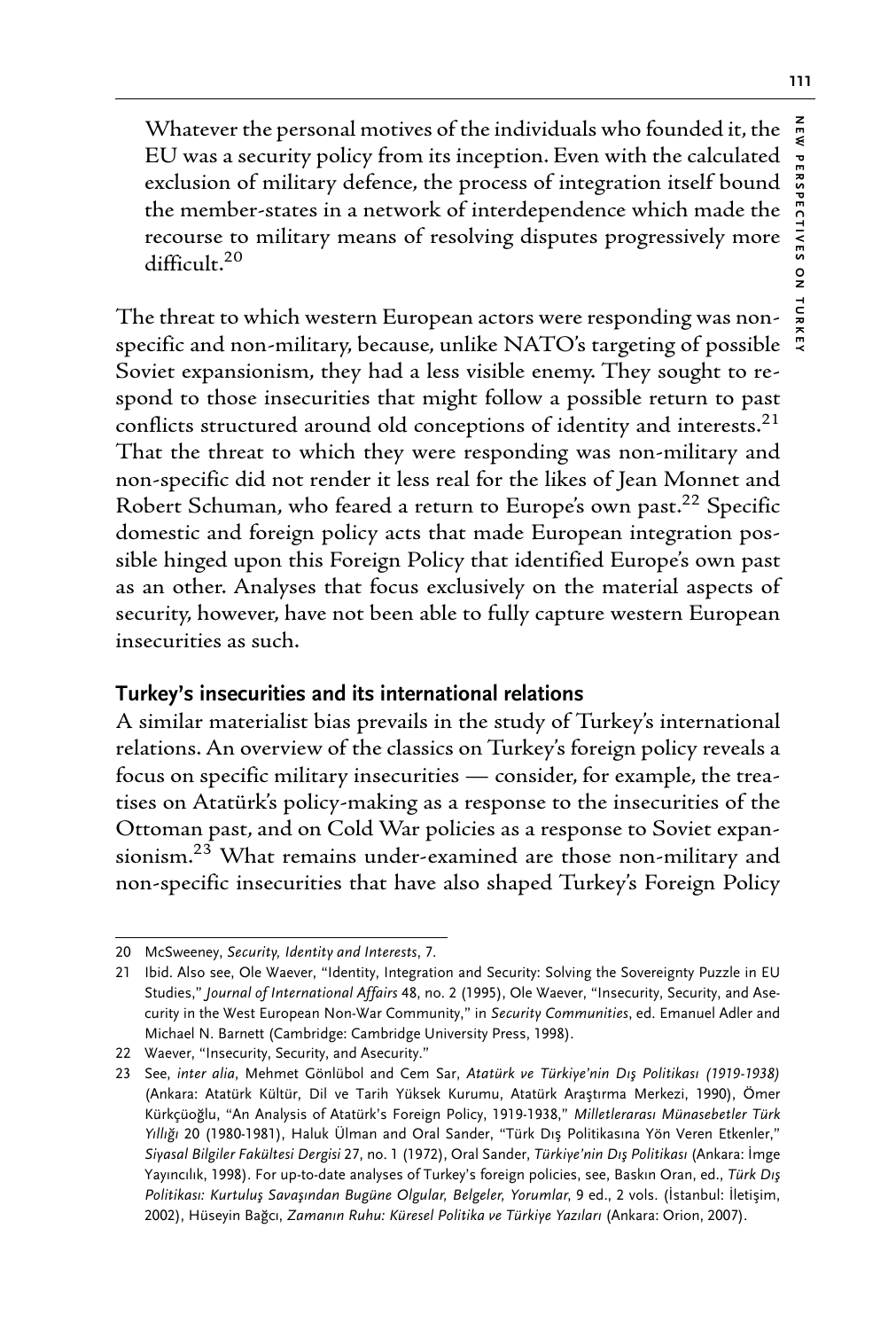and foreign policy (as with the European/International Society's ambivalence towards Turkey's difference, see below).<sup>24</sup>

Second, even though Turkey's western orientation is considered a factor in the analysis of its foreign policy, this orientation's role in the mutually constitutive relationship between in/security and identity is rarely discussed. Indeed, those analyzing the role that identity plays in the shaping of security dynamics often do this in culturalist terms that is, by falling back into treating identity as a given and immutable independent variable, as a determinant of foreign policy. Despite introductory disclaimers, such writings often overlook the constructed nature of identity and the mutually constitutive relationship between in/security and identity.<sup>25</sup>

Third, an emerging literature that explores the mutually constitutive relationship between in/security and identity, treating both as dependent variables, has traced how Turkey has sought to locate itself in the West, as opposed to the non-West.<sup>26</sup> This literature has proven insightful in so far as it has revealed the consequences of Turkey's Foreign Policy on its foreign policy.<sup>27</sup> What this literature has so far overlooked are the insecurities that shaped Turkey's Foreign Policy in the first instance.<sup>28</sup>

<sup>24</sup> See Ali L. Karaosmanoğlu's groundbreaking analysis on the issue, Ali L. Karaosmanoğlu, "The Evolution of the National Security Culture and the Military in Turkey," *Journal of International Affairs* 54, no. 1 (2000). While the author emphasizes the significance of insecurities to the Ottoman Empire's shift from considering Europe as unworthy of diplomatic representation to seeking membership in the Concert of Europe, his emphasis is on battleground losses. However, non-material insecurities (as with the European/International Society's refusal to recognize the Ottoman Empire as fully sovereign, notwithstanding its membership to the Concert of Europe) are not discussed. Yet, negotiating their difference internationally in the face of the European/International Society's ambivalence towards their difference was one of the dynamics behind the abovementioned shift in the Ottoman stance *visà-vis* Europe. See, Selim Deringil, *The Well-Protected Domains: Ideology and the Legitimation of Power in the Ottoman Empire, 1876-1909* (London: I. B. Tauris, 1998).

<sup>25</sup> See, for example, Hasan Kösebalaban, "The Permanent 'Other': Turkey and the Question of European Identity," *Mediterranean Quarterly* 18, no. 4 (2007): 110.

<sup>26</sup> See, for example, Bahar Rumelili, "Constructing Identity and Relating to Difference: Understanding the EU's Mode of Differentiation," *Review of International Studies* 30, no. 1 (2004), Bahar Rumelili, "Negotiating Europe: EU-Turkey Relations from an Identity Perspective," *Insight Turkey* 10, no. 1 (2008), Pınar Bilgin, "A Return to 'Civilisational Geopolitics' in the Mediterranean? Changing Geopolitical Images of the European Union and Turkey in the Post-Cold War Era," *Geopolitics* 9, no. 2 (2004). For a discussion with reference to the 'Eastern' dimension to Turkey's security/identity conundrum, see, Meliha B. Altunışık and Özlem Tür, "From Distant Neighbours to Partners? Changing Syrian-Turkish Relations," *Security Dialogue* 37, no. 2 (2006).

<sup>27</sup> Following the end of the Cold War and the disappearance of the West, *vis-à-vis* which Turkey's westernness had been reaffirmed, Turkey's identity politics ran into difficulty. See, Gülnur Aybet and Meltem Müftüler-Baç, "Transformations in Security and Identity after the Cold War: Turkey's Problematic Relationship with Europe," *International Journal* 55, no. 4 (2000).

<sup>28</sup> See the final part of this section for further discussion.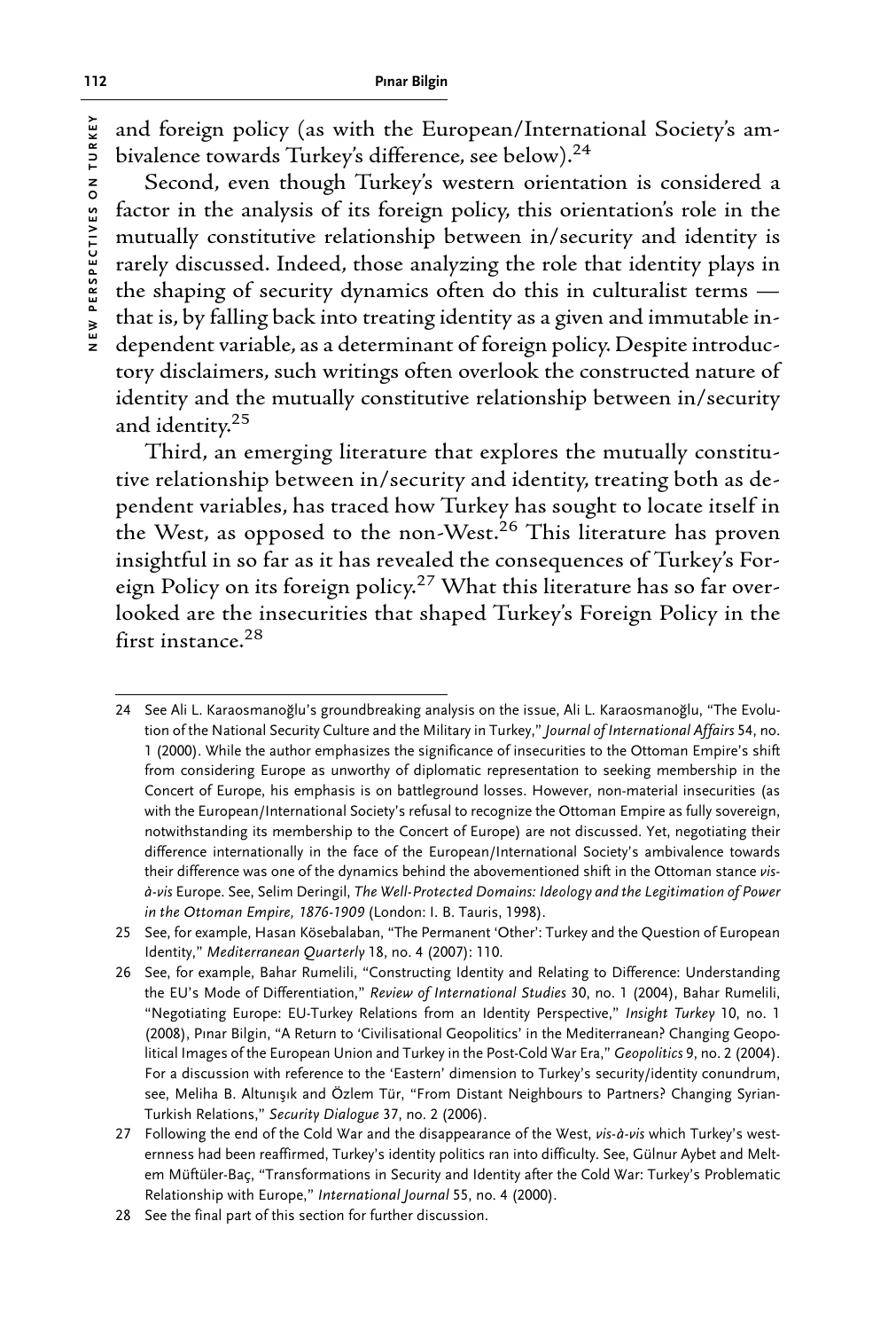An appreciation for Turkey's insecurities in the analysis of its international relations lies at the heart of this article. While the military insecurities that Turkey has experienced and the specific foreign policy acts designed in response to them have been accounted for in the literature,<sup>29</sup> non-military and non-specific insecurities that have also shaped Turkey's international relations have been left unexamined. This article constitutes a preliminary inquiry in this direction. For reasons of space, no detailed account of Turkey's western orientation or its insecurities will be presented here.

Taking my cue from how critical approaches render European integration a response to insecurities of a non-military and nonspecific nature, in the following, I will offer a preliminary reading of Turkey's Foreign Policy as a response to non-military and non-specific insecurities of the early Republican era. The threat to the Republic of Turkey was non-military in that the gains of the National Struggle had been sealed through the Lausanne Treaty of 1923. Yet, while Lausanne had reaffirmed Turkey's hard-won sovereignty, independence and territorial integrity, the founding leaders were nevertheless concerned about the fragility of such recognition, given the European/International Society's ambivalence toward their difference.<sup>30</sup> The threat to which they sought to respond was non-specific in that they were not targeting a specific act of a specific counterpart. Rather, they responded to what the future may bring, based on their particular remembrances of the past and interpretations of the present. One such remembrance was that non-military insecurities (the withholding of recognition as a full member of the European/International Society) had consequences for military security (instances of military intervention and/or loss of sovereignty experienced in some parts of Asia and Africa). Thus, Turkey's international relations came to rest on the West/non-West divide partly as a response to non-military and non-specific insecurities *vis-à-vis* the European/ International Society.

This is not how the story is usually told. Turkey is invariably represented as having turned to the West only after World War II and as part of an attempt to avoid being integrated into the Eastern Bloc by the

<sup>29</sup> See, *inter alia*, Tamkoç, "Turkey's Quest for Security through Defensive Alliances.", Tamkoç, *The Warrior Diplomats*, Karaosmanoğlu, "The Evolution of the National Security Culture.", Duygu B. Sezer, "Turkey's Security Policies," *Adelphi Papers*, no. 164 (1981).

<sup>30</sup> Such ambivalence has been read differently in various political science and history accounts. Consider, among others, Aslı Çırakman, *From the "Terror of the World" to the "Sick Man of Europe": European Images of Ottoman Empire and Society from the Sixteenth Century to the Nineteenth* (New York: Peter Lang, 2002), Deringil, *The Well-Protected Domains*.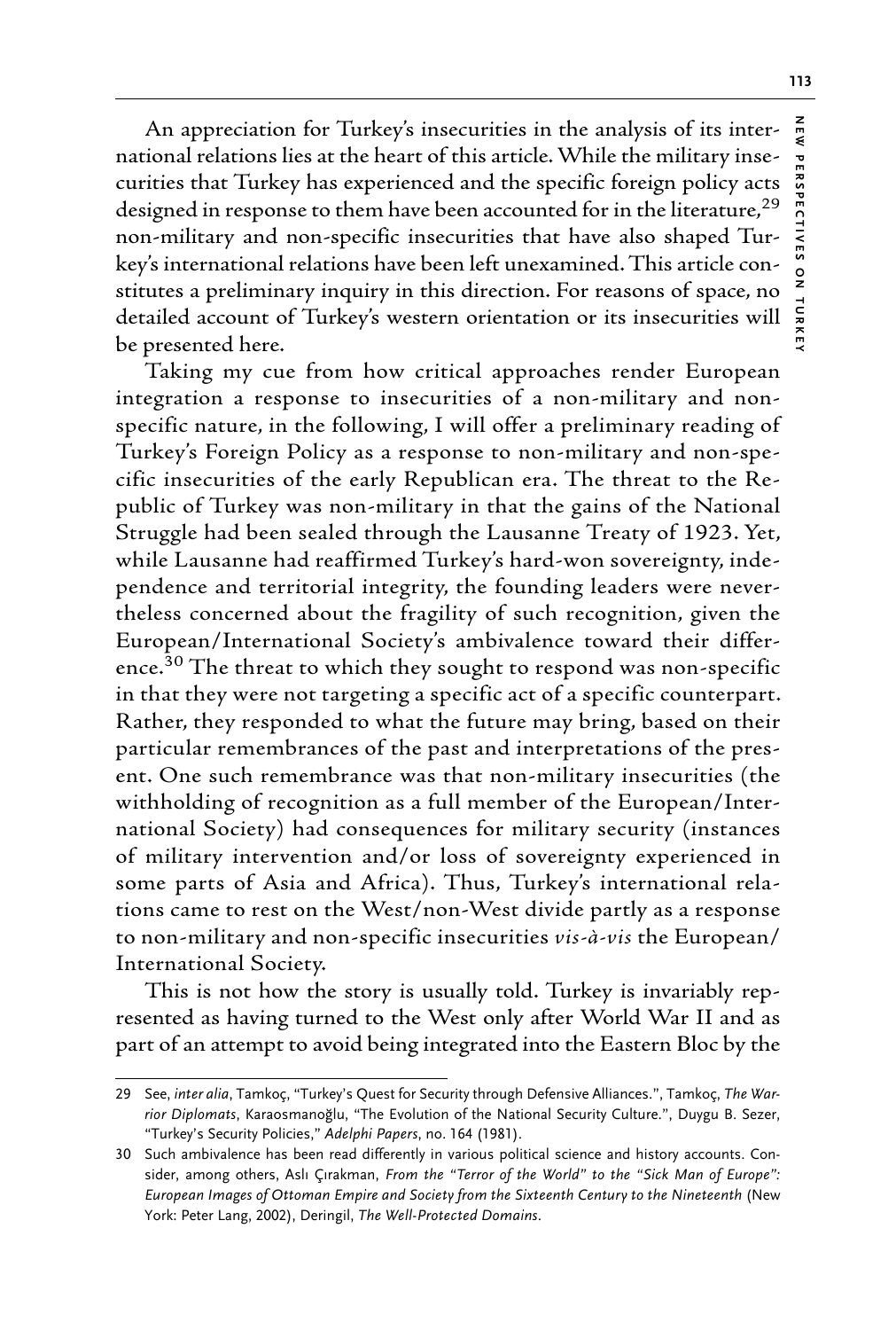**114 Pınar Bilgin**

Soviet Union. Indeed, Turkey's international relations until 1939 were characterized as one of "relative autonomy,"<sup>31</sup> and between 1939 and 1945 as one of "active neutrality."<sup>32</sup> Thus, Turkey's NATO membership (1952) is viewed as the turning point in the history of its international relations by enthusiasts as well as critics of its Western orientation. However, while the founding leaders' pragmatism meant refraining from foreign policy acts that would have tied Turkey to one allegiance well until the end of WWII, Turkey's Foreign Policy was far less ambiguous throughout this period. From its inception, Turkey's Foreign Policy has rested on the West/non-West divide. That is to say, while Turkey's Western-oriented foreign policy did not crystallize until the years before World War II, its Foreign Policy took an explicitly Western turn as early as in the 1920s.

While Turkey's modernization and/or westernization have been analvzed in great detail,<sup>33</sup> insecurities of a non-military and non-specific kind have remained unarticulated. Put differently, if "the conceptualization of the West, whether as an idealisation or as an accusation, influences directly the praxis of social actors" in Turkey (and elsewhere),  $34$ it is not only due to domestic political dynamics (as with the desire to benefit from the fruits of the Enlightenment, or the wish to emulate the success of the nation-state model), or to the urge to escape battlefield losses, but also because of the ambivalent attitude of the European/International Society *vis-à-vis* non-western others*.* 

#### **Encounters with European/international society as a source of insecurity**

A growing body of critiques of the International Society School (also known as the English School) have looked at, among other things, Europe's encounter with non-Europeans and their mutual transformation. Particularly insightful are critical accounts of the period during which the Chinese, Japanese and Ottoman empires sought membership in the European/International Society. In contrast to mainstream Internation-

**NEW PERSPECTIVES ON TURKEY**

NEW PERSPECTIVES ON TURKEY

<sup>31</sup> Baskın Oran, "Dönemin Bilançosu," in *Türk Dış Politikası: Kurtuluş Savaşından Bugüne Olgular, Belgeler, Yorumlar*, ed. Baskın Oran (İstanbul: İletişim, 2002), 257, Mehmet Gönlübol, ed., *Olaylarla Türk Dış Politikası* (Ankara: Siyasal Bilgiler Fakültesi, 1969), William Hale, *Turkish Foreign Policy, 1744- 2000* (London: Frank Cass, 2000).

<sup>32</sup> Selim Deringil, *Turkish Foreign Policy during the Second World War: An Active Neutrality* (Cambridge: Cambridge University Press, 1989).

<sup>33</sup> See footnote 6.

<sup>34</sup> Nilüfer Göle, "Engineers: Technocratic Democracy," in *Turkey and the West: Changing Political and Cultural Identities*, ed. Metin Heper, Ayşe Öncü, and Heinz Kramer (London: I. B. Tauris, 1993). For cases other than Turkey, see, for example, Sankaran Krishna, *Postcolonial Insecurities: India, Sri Lanka, and the Question of Nationhood* (Minneapolis: University of Minnesota Press, 1999), Timothy Mitchell, ed., *Questions of Modernity* (Minneapolis: University of Minnesota Press, 2000).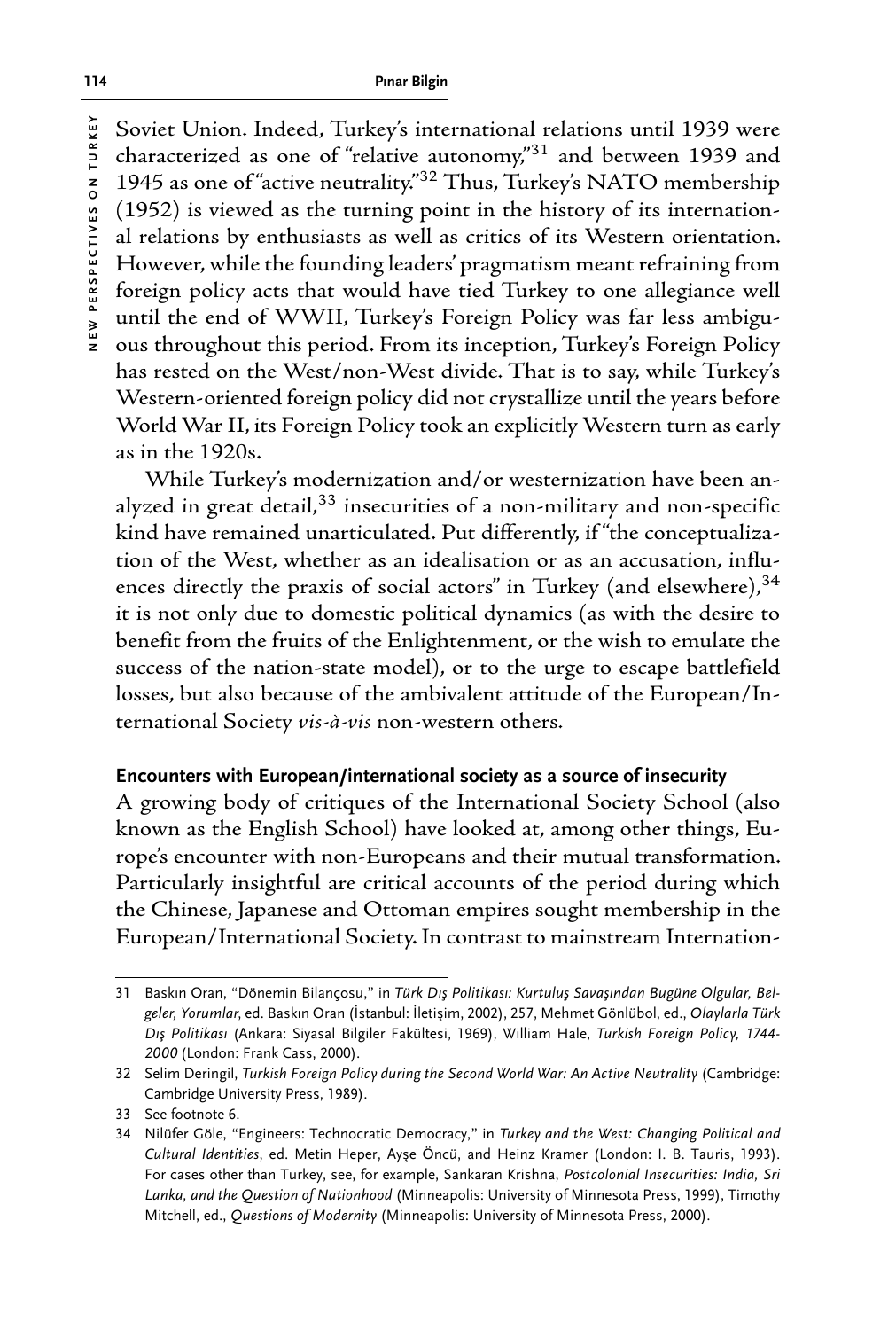al Society writings — which have explained the expansion of the European/International Society as one of a benevolent Europe exporting its values and institutions of civilized statecraft, and/or non-Europeans "adhering to the common interests and values, binding rules and institutions of the nineteenth-century international society which self-consciously characterised itself as 'civilized'" $^{35}$  — non-western encounters with the European/International Society were suffused with insecurities. $36$  Reactions to the portrayal of the non-western as not deserving to rule (by virtue of being less-than-civilized) and the interlinked European claim to better rule had taken various forms, including the search for removing the grounds for the claim to such superiority. Indeed, in an unequal setting where the hierarchical binaries of western/eastern or civilized/less-than-civilized were defined by the powerful, feigning similarity, seemingly becoming and being modern, civilized, western often emerged as a primal form of response.37 The non-western often resorted to feigning similarity, because it was on the basis of a hierarchical classification of nations (civilized vs. less-than-civilized) that colonialism had been justified for years.<sup>38</sup>

The critics of the International Society School thus help us understand post-colonial insecurities by way of decoding the survival tactics adopted to escape colonization and/or intervention of one form or another. As such, they help highlight the mutual transformation in the identities and interests of westerners and non-westerners, as the latter struggled to pass the test of a standard of civilization set by the former. Providing a full account of the insights of post-colonial critique is beyond the scope of this article. Let me focus, by way of illustration, on the concept of civilization, which was also central to the discourses of Turkey's founding leaders.

**NEW PERSPECTIVES ON TURKEY**

<sup>35</sup> Gerrit W. Gong, "China's Entry into International Society," in *The Expansion of International Society*, ed. Hedley Bull and Adam Watson (Oxford: Clarendon Press, 1984). Also see the other contributions to Hedley Bull and Adam Watson, eds., *The Expansion of International Society* (Oxford: Clarendon Press, 1984).

<sup>36</sup> See, Yongjin Zhang, "China's Entry into International Society: Beyond the Standard of 'Civilization'," *Review of International Studies* 17 (1991), Antony Anghie, *Imperialism, Sovereignty and the Making of International Law* (Cambridge: Cambridge University Press, 2005), Shogo Suzuki, *Civilisation and Empire: China and Japan's Encounter with European International Society* (London: Routledge, 2009).

<sup>37</sup> Homi K. Bhabha, *The Location of Culture* (London: Routledge, 1994), L. H. M. Ling, *Postcolonial International Relations: Conquest and Desire between Asia and the West* (Houndmills: Palgrave, 2002), L. H. M. Ling, "Cultural Chauvinism and the Liberal International Order: "West vs. Rest" In Asia's Financial Crisis," in *Power in a Postcolonial World: Race, Gender and Class in International Relations*, ed. Geeta Chowdhry and Sheila Nair (London: Routledge, 2002).

<sup>38</sup> This reading does not in any way rule out and/or diminish other concerns behind modernization and/ or westernization. Rather, it points to an additional aspect.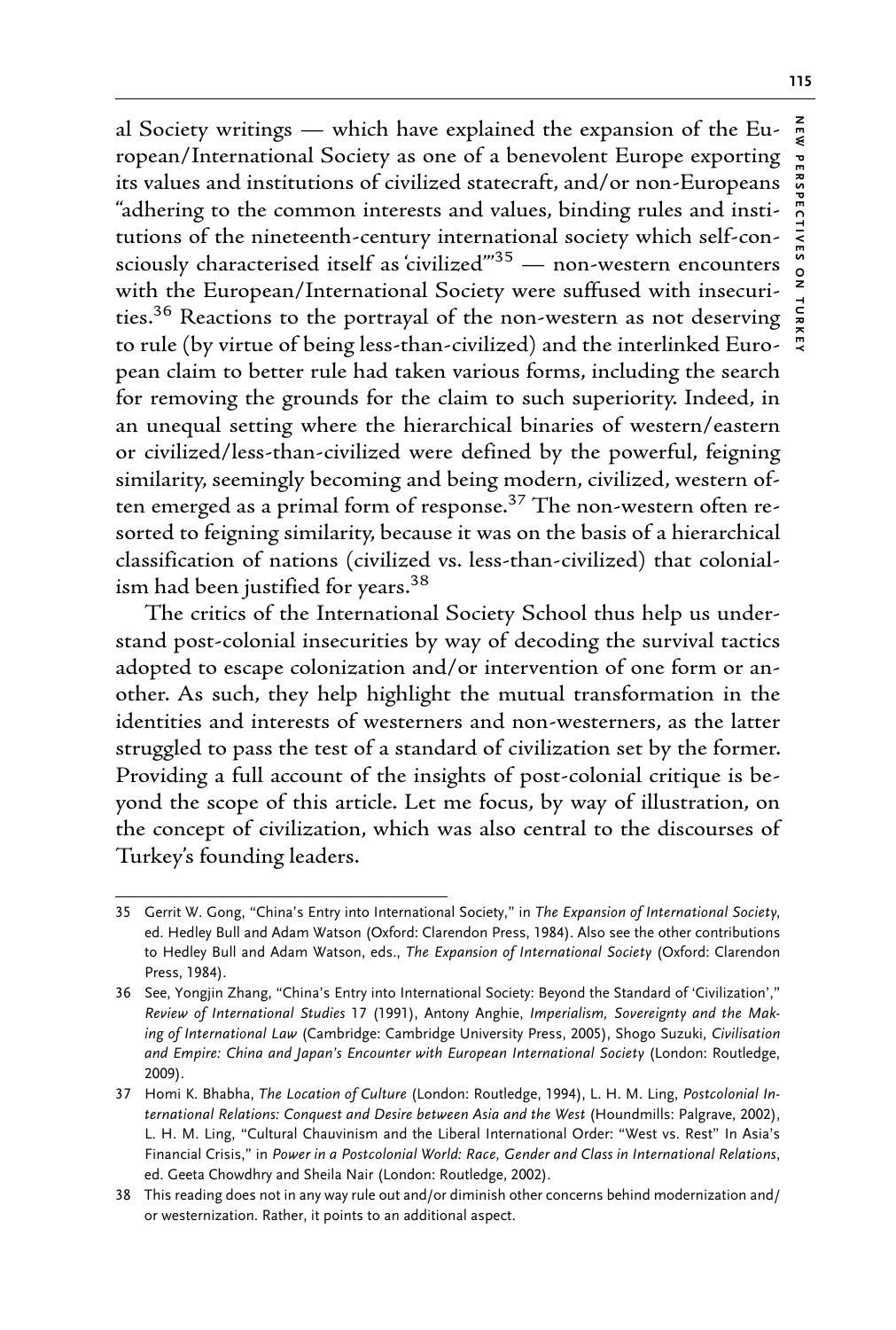**116 Pınar Bilgin**

The International Society is an institution that originated in the practices of European states. These practices were initially designed to regulate affairs among Christian states of Europe so as to minimize friction and violence. As religious concerns gave way to secular ones in an attempt to remove religious arguments from the realm of politics,<sup>39</sup> Christianity disappeared as the primary marker of the identity of the European/International Society and was replaced by "civilization." The need for regulating relations with non-Europeans led to the emergence of a set of criteria referred to as the "standards of civilization," detailing what Europeans expected from non-Europeans if they wished to be a part of and benefit from the privileges that membership accrued.<sup>40</sup>

In International Society terms, standards of civilization refer to "the assumptions, tacit and explicit, used to distinguish those that belong to a particular society (by definition the 'civilised')."<sup>41</sup> Initially formulated to overcome the obstacles European actors encountered in their dealings with Others, the standards of civilization also proved instrumental for some imperial powers in their colonial dealings. $42$  While those who were altogether outside the European/International Society were considered not deserving of self-governance (as with parts of Asia and Africa), others in the process of meeting the standards with a view to joining endured intervention of one form or another (such as China and Japan).

#### **Early republican insecurities vis-à-vis European/international society**

Although the literature points to the year 1856 as the date when the Ottoman Empire was recognized as having passed the test of the standards of civilization and gained entry into the European/International Society, $43$  the fact that capitulations remained in place suggests that the empire was still considered a less-than-full member.<sup>44</sup> The Republic of

<sup>39</sup> Michael C. Williams, "Identity and the Politics of Security," *European Journal of International Relations* 4, no. 2 (1998).

<sup>40</sup> Hedley Bull, *The Anarchical Society* (London: Macmillan, 1977), Bull and Watson, eds., *The Expansion of International Society*, Gerrit W. Gong, *The Standard of "Civilization" in International Society* (Oxford: Clarendon Press, 1984).

<sup>41</sup> Gong, "China's Entry into International Society."

<sup>42</sup> After all, non-western Others were not always more tolerant towards difference or accepting of equality in treatment. See, Hedley Bull's foreword to Gong, *The Standard of "Civilization" in International Society* Also see, Deringil, "'They Live in a State of Nomadism and Savagery'.", Ling, *Postcolonial International Relations, Suzuki, Civilisation and Empire*.

<sup>43</sup> See, Thomas Naff, "The Ottoman Empire and the European States System," in *The Expansion of International Society*, ed. Hedley Bull and Adam Watson (Oxford: Clarendon Press, 1984). Also see, A. Nuri Yurdusev, "The Ottoman Attitude toward Diplomacy," in *Ottoman Diplomacy: Conventional or Unconventional?*, ed. A. Nuri Yurdusev (Houndmills: Palgrave, 2004), Fikret Adanır, "Turkey's Entry into the Concert of Europe," *European Review* 13, no. 3 (2005).

<sup>44</sup> Capitulations were granted by the sultan in an earlier era, when the Ottoman Empire was at the peak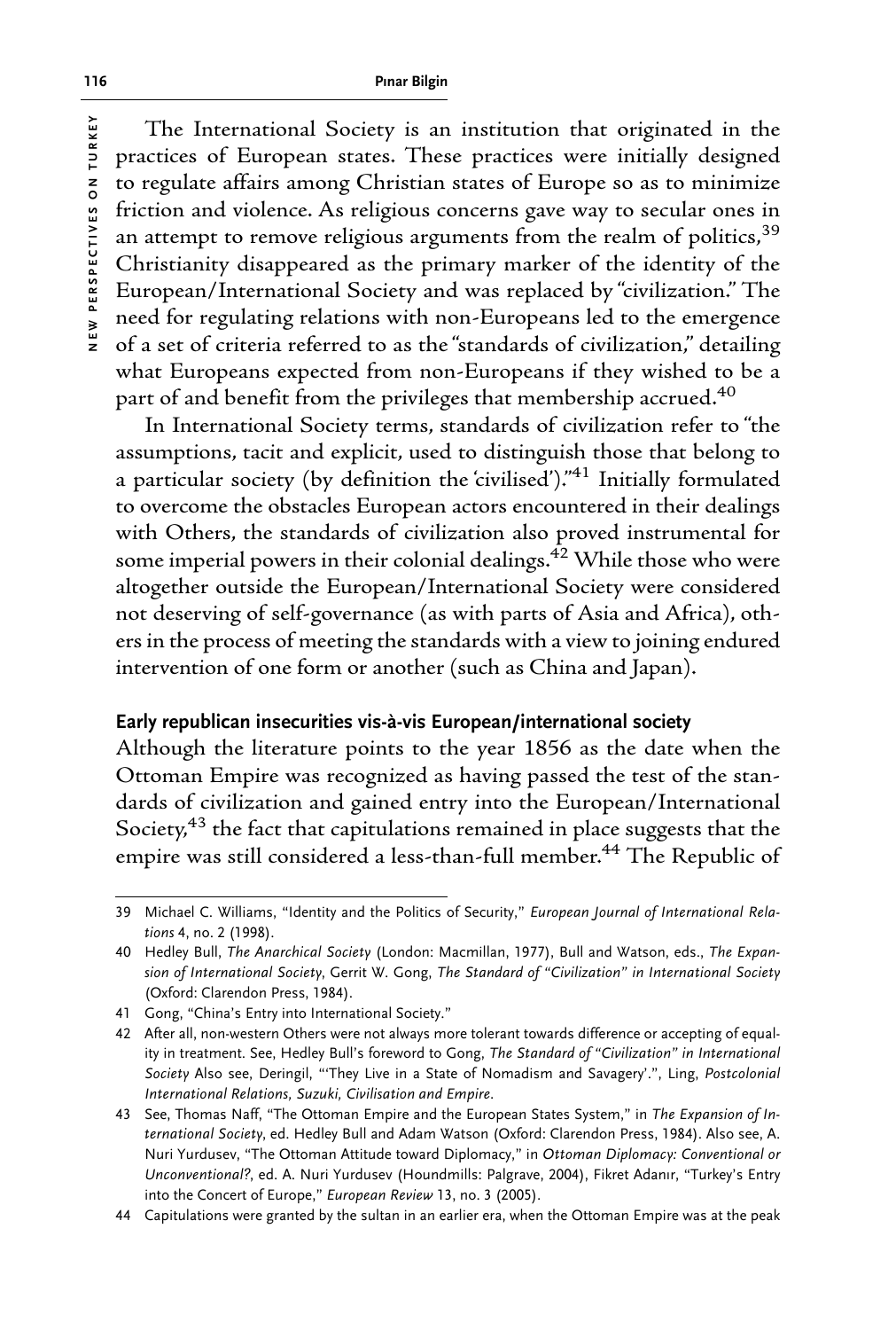Turkey inherited some of these concerns by virtue of being a successor to the Ottoman Empire, $^{45}$  and its founding leaders' formative years having been shaped by the Ottoman ordeal. $^{4\bar{6}}$  In the following, I will suggest that the Foreign Policy of locating Turkey firmly in the West as opposed to the non-West was partly a response to insecurities. The newly established republic was in need of recognition as an equal by the great powers of Europe (a non-material threat), thereby removing the grounds for intervention and making room for sovereign development (a material threat).

Initial encounters of Turkey's founding leaders with the ambivalence of the European/International Society towards their difference occurred during the National Struggle when, in the words of Enver Ziya Karal,

the Allies did not hesitate to use civilisation themselves as a propaganda instrument to divide Turkey. They claimed that the Turks in history had never been the creators of any masterpieces of civilisation. Furthermore, they claimed that the Turks had always been strangers to Western civilisation and had even attempted to destroy it. This propaganda resulted in the claim that Turks did not deserve to survive as an independent nation.<sup>47</sup>

Such ambivalence remained even after the National Struggle had come to an end. One of the thorniest issues at Lausanne was the capitulations. Particularly distressful for the team representing Turkey had been their western counterparts' reasoning that the capitulations had had to remain in place, because "Turkey was a backward country and still under Islamic law."<sup>48</sup>

European actors' propaganda during the National Struggle and the difficulties encountered during the Lausanne Treaty negotiations seem to have driven home the lesson that winning the war on the battlefield

**NEW PERSPECTIVES ON TURKEY**

of its military power. Over time, the power balance shifted between the Ottoman Empire and its European counterparts. They were removed with the signing of the Lausanne Treaty.

<sup>45</sup> See, Metin Heper, "The Ottoman Legacy and Turkish Politics," *Journal of International Affairs* 54, no. 1 (2000).

<sup>46</sup> See, Frederick W. Frey, *The Turkish Political Elite* (Cambridge: MIT Press, 1965). The final stages of the Ottoman ordeal are documented in İlber Ortaylı, *İmparatorluğun En Uzun Yüzyılı* (İstanbul: Hil Yayınları, 1983).

<sup>47</sup> Enver Ziya Karal, "The Principles of Kemalism," in *Atatürk: The Founder of a Modern State*, ed. Ali Kazancigil and Ergun Özbudun (Hamden: Archon Books, 1981).

<sup>48</sup> Cited in Andrew Davison, *Secularism and Revivalism in Turkey: A Hermeneutic Reconsideration* (New Haven: Yale University Press, 1998). On Lausanne negotiations, see, Ali Naci Karacan, *Lozan Konferansı ve İsmet Paşa* (İstanbul: İstanbul Maarif Matbaası, 1943), Metin Heper, *İsmet İnönü: The Making of a Turkish Statesman* (Leiden: Brill, 1998).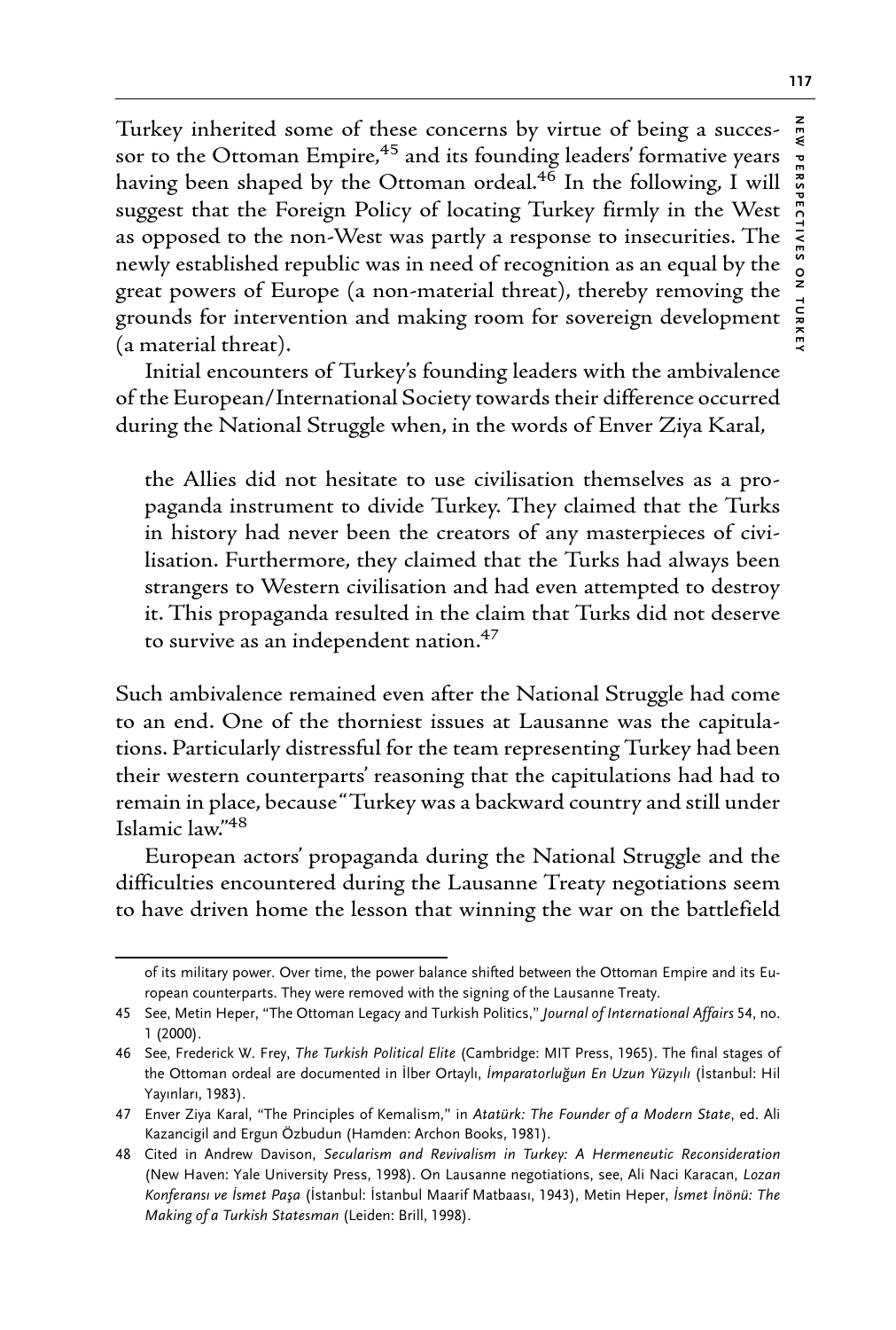NEW PERSPECTIVES ON TURKEY **NEW PERSPECTIVES ON TURKEY**

and the negotiating table were not enough, unless the grounds for the European/International Society's claim to better rule was removed as well. Halil İnalcık has highlighted the parallels during this period "between Turkish claims to be a fully independent modern nation-state and as such to ask for equal treatment at Lausanne, and Kemal's promises of taking radical measures to modernise Turkey during his Anatolian tour in 1923."<sup>49</sup> Recognizing not only the fragility of formal recognition by the European/International Society, but also the potential insecurities that were likely to follow in the eventuality of the withdrawal of such recognition, Mustafa Kemal Atatürk set the goal of lifting Turkey up to the level of contemporary civilization and set in motion a plan that involved organizing a conference on national economy (to express Turkey's commitment to liberal economy), convening of a committee for legal reforms (to signal the intention to adopt European law in civil matters), and going on a tour of Anatolia to discursively make the case for Turkey's modernization and secularization.<sup>50</sup>

The abovementioned critical scholars underscore the importance of battlefield gains when they note that it was not Ottoman efforts to meet the standards of civilization, but the military success of the National Struggle that was decisive for Turkey eventually being recognized as fully sovereign.<sup>51</sup> Yet, even though the National Struggle was won and formal recognition of Turkey as an independent and sovereign state achieved with the signing of the Treaty of Lausanne, Turkey's founding leaders remained apprehensive regarding the ambivalence in the European/International Society's treatment of the young republic. Consider the following quote by one of Atatürk's closest friends, Falih Rıfkı Atay, who put the choices facing Turkey at the time in dramatic terms: "We were either going to become European or […] the seven-fanged imperialist beast called *Düveli Muazzama* [great powers of Europe] was going to break us up and turn into Asian hordes."<sup>52</sup> The national anthem of Turkey, which was adopted during the National Struggle, expressed similar sentiments in equally dramatic terms when it referred to *Düveli Muazzama* as "that one-fanged beast that you call civilization."<sup>53</sup>

<sup>49</sup> See, Halil İnalcık, *Turkey and Europe in History* (İstanbul: Eren, 2006).

<sup>50</sup> For a discussion on the securityness of secularism in Turkey, see, Pınar Bilgin, "The Securityness of Secularism? The Case of Turkey," *Security Dialogue* 39, no. 6 (2008).

<sup>51</sup> Zhang, "China's Entry into International Society."

<sup>52</sup> Falih Rıfkı Atay, *Çankaya* (Ankara: Bateş, 1980).

<sup>53</sup> Here is the fourth verse of the ten-verse poem in full: "The lands of the West may be armored with walls of steel/ but I have borders guarded by the mighty chest of a believer./ Recognize your innate strength, my friend!/ And think: how can this fiery faith ever be killed/ by that battered, single-fanged monster you call civilization?"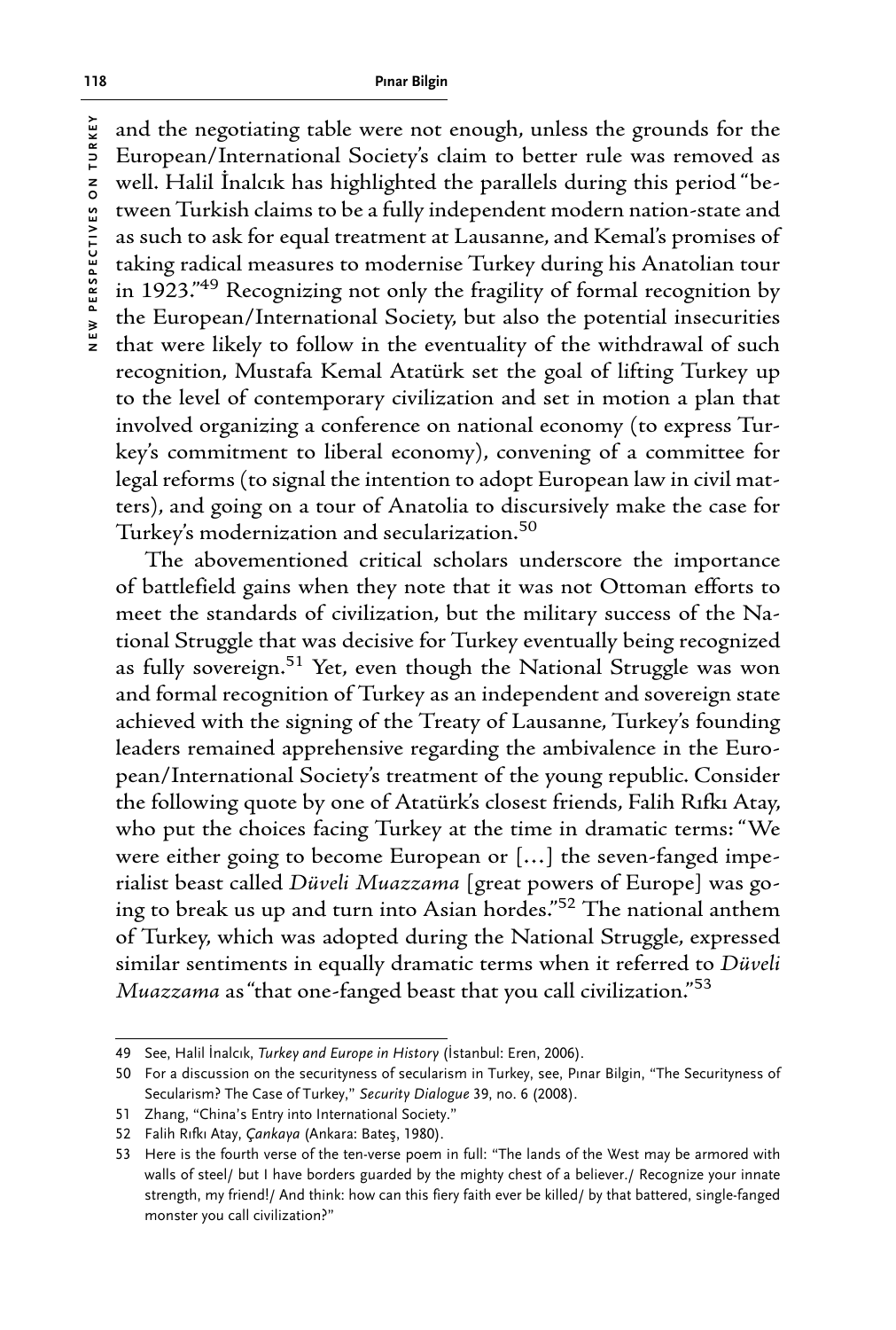The ambivalence in the European/International Society's treatment of Turkey's difference found its match in the ambivalence of the Republican leaders' approach to the European/International Society. The West was a source of both inspiration and insecurity. Turkey's founding leaders considered themselves facing a predicament similar to the one faced by post-colonial peoples in other parts of the world; either feign similarity, or risk loss of full sovereignty and independence. Again, this is not to reduce Turkey's modernization and/or westernization to seeking similarity (understood in the everyday sense of the term), but to underscore the parallels in the experiences of various peoples in their encounters with the European/International Society.

The point made here is slightly different from the one frequently made in the literature regarding Atatürk's mistrust of European diplomacy. Atatürk is quoted to have said in the early years of the National Struggle that "our nation's fault is to have manifested over-confidence in the honesty of Europe."<sup>54</sup> While such mistrust has been explained with reference to Atatürk's foreign policy stance of "no total confidence in friends or the outer world,"<sup>55</sup> the productive tension between seeing the West as a source of inspiration as much as insecurity is better captured by the notion of ambivalence.<sup>56</sup>

## **The significance of capturing ambivalence as a source of insecurity**

The otherwise rich literature detailing various aspects of Turkey's relations with the West/Europe has so far failed to fully capture the abovementioned ambivalence and insecurities that followed, for it has focused on highlighting Turkey's otherness to Europe,<sup>57</sup> but not *vice versa*. The literature on Turkey's relations with the European Union, in turn, has focused on Turkey's quest for accession to European integration while overlooking the insecurities involved. Indeed, not even those who question the appropriateness of Turkey's goals question the dynamics behind this difficult relationship.<sup>58</sup> Taken together, the apparent persistence

**NEW PERSPECTIVES ON TURKEY**

PERSPECTIVES

<sup>54</sup> Cited in Kürkçüoğlu, "An Analysis of Atatürk's Foreign Policy," 138.

<sup>55</sup> Ibid. Also see, Karaosmanoğlu, "The Evolution of the National Security Culture."

<sup>56</sup> On Japan and China's handling of such ambivalence, see, Suzuki, *Civilisation and Empire*.

<sup>57</sup> See, for example, Iver B. Neumann and Jennifer M. Welsh, "The Other in European Self-Definition: An Addendum to the Literature on International Society," *Review of International Studies* 17, no. 4 (1991), Iver B. Neumann, *Uses of the Other: 'the East' in European Identity Formation* (Minneapolis: Minnesota University Press, 1999), Nilüfer Göle, "Europe's Encounter with Islam: What Future?," *Constellations* 13, no. 2 (2006), Jose Casanova, "The Long, Difficult, and Tortuous Journey of Turkey into Europe and the Dilemmas of European Civilization," *Constellations* 13, no. 2 (2006).

<sup>58</sup> See, for example, Barry Buzan and Thomas Diez, "The European Union and Turkey," *Survival* 41, no. 1 (1999).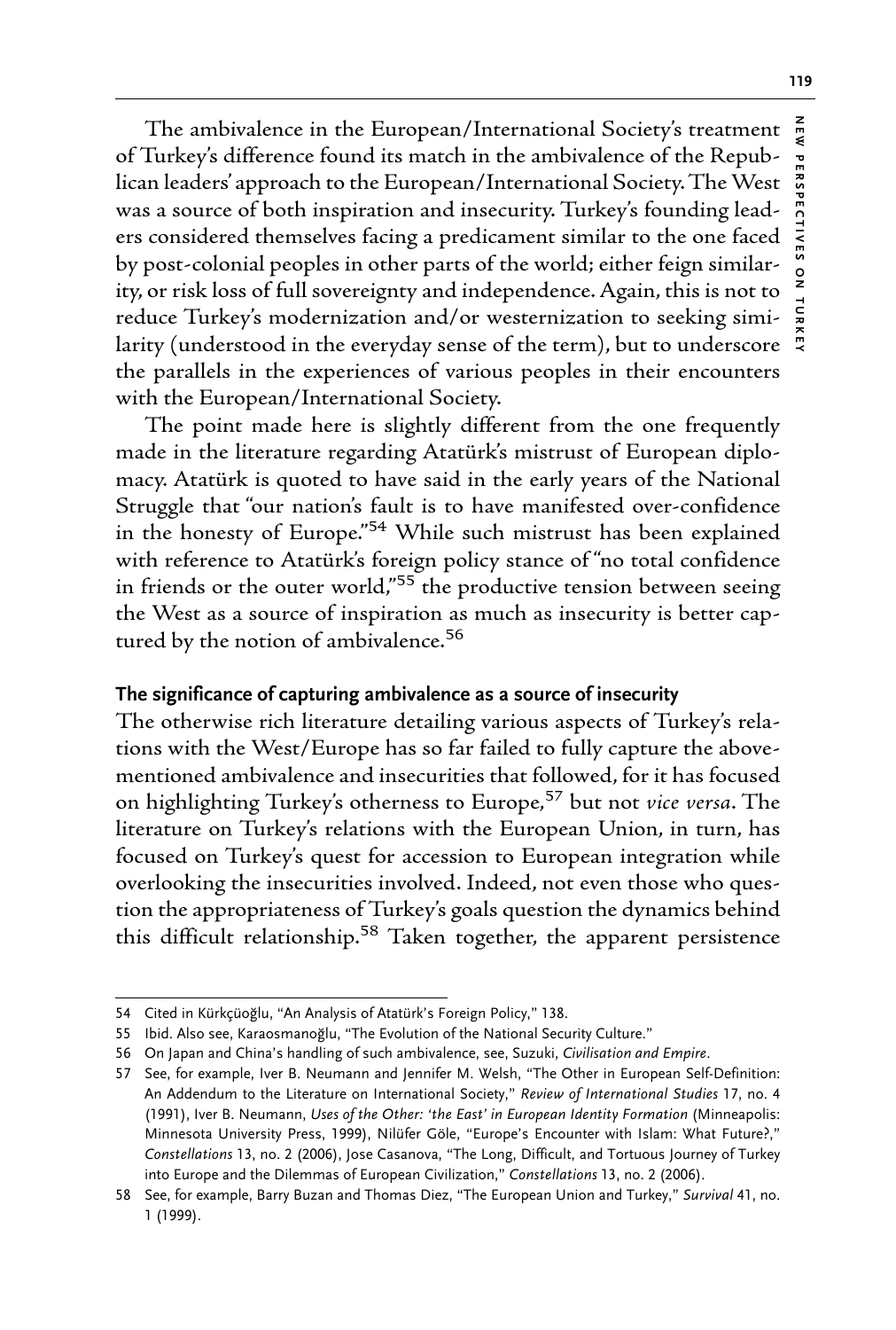of some European actors' ambivalence regarding Turkey's difference,<sup>59</sup> Turkish actors' particular remembrances of the past and interpretations for the present as colored by their own ambivalence, and their reaction to European rhetoric/behavior all underscore the need for further scrutinizing the dynamics behind Turkey's western orientation.

Failing to fully capture the centrality of Turkey's insecurities to its international relations is likely to have implications for our understanding of the future of Turkey's western orientation. For when Turkey's western orientation is reduced from being an identity choice (Foreign Policy) to mere Cold War policy preference (foreign policy), it becomes difficult to understand its enduring centrality for Turkey's international relations. Indeed, critics, including ambassador-without-portfolio Ahmet Davutoğlu, have been quick to argue that, now that the Cold War is over, Turkey need not put so much emphasis on the West, but instead should diversify its relations.<sup>60</sup> Hence recent calls for Turkey to de-emphasize its western orientation.

While efforts to make Turkey's foreign policy more multi-dimensional go back as far as the  $1960s$ , <sup>61</sup> Davutoğlu, among others, has articulated the need for a multi-dimensional outlook in terms of Turkey's historical and religio-cultural characteristics. His argument takes as predetermined what Turkey is ( Foreign Policy) and offers what its foreign policy should be. To re-state in the language of foreign policy analysis, while paying attention to the non-material dimension of international relations and thus seeming to adopt a critical perspective, Davutoğlu's argument is no less deterministic than prevalent approaches to foreign policy analysis in that the author treats identity as pre-given and immutable (that is, in culturalist terms). The only difference between Davutoğlu's account and prevalent approaches to foreign policy analysis consists of putting culture and identity in place of military threat, taken as pre-given. No room is left in Davutoğlu's account for the mutually constitutive relationship between in/security and identity.

Let me further clarify this point by referring to another author writing on the same subject:

On the one hand, by rejecting Turkey, Europe would stress its commitment to a culturally defined European identity with a sin-

<sup>59</sup> See, for example, Elizabeth Shakman Hurd, "Negotiating Europe: The Politics of Religion and the Prospects of Turkish Accession," *Review of International Studies* 32 (2006).

<sup>60</sup> Davutoğlu, *Stratejik Derinlik*.

<sup>61</sup> Melek Fırat and Ömer Kürkçüoğlu, "Ortadoğu ile İlişkiler," in *Türk Dış Politikası*, ed. Baskın Oran (İstanbul: İletişim, 2002).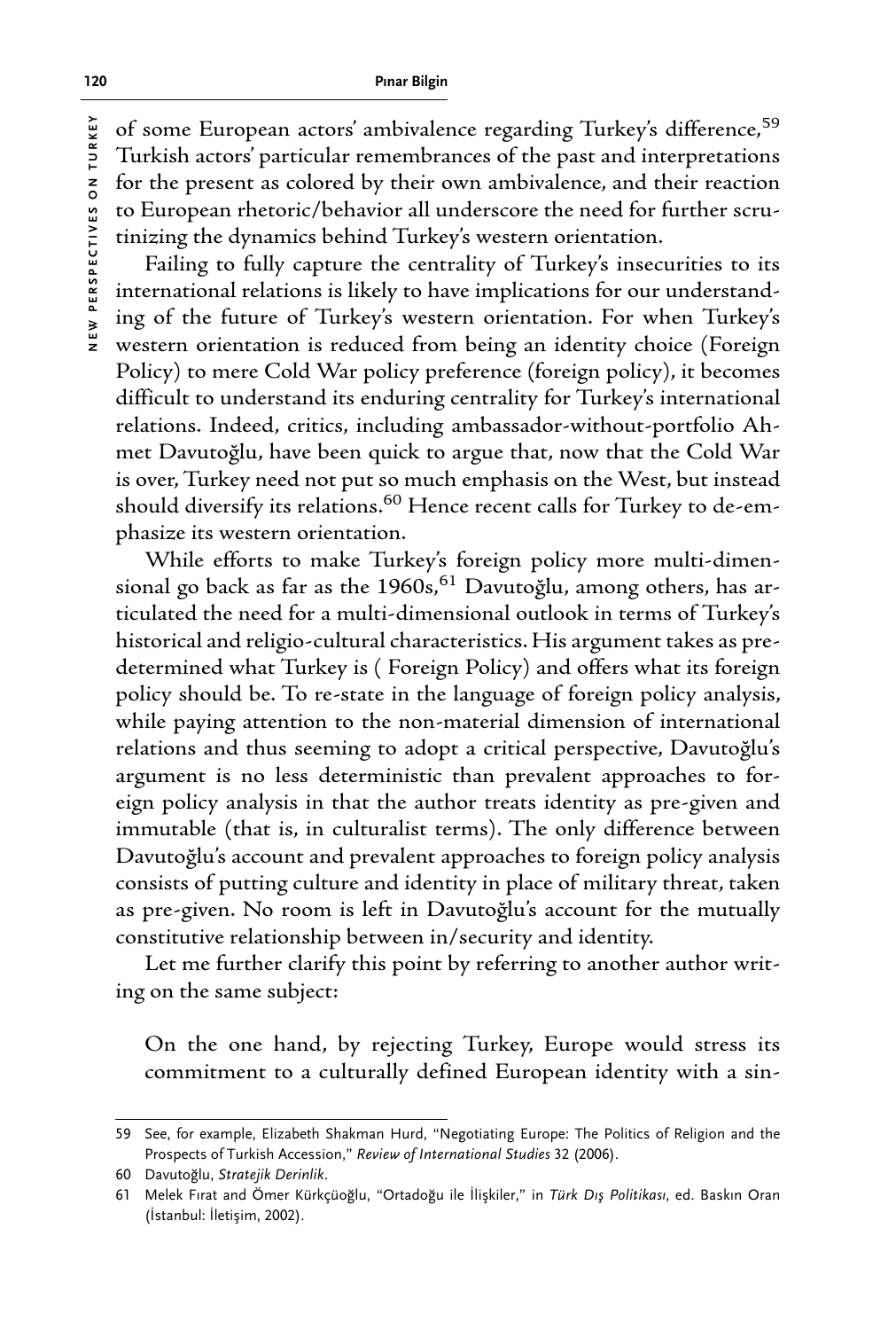gular civilisational identity. On the other, by embracing Turkey, it would move beyond the cultural paradigm and transform itself to a geographically defined entity embracing a multiplicity of civilisations.<sup>62</sup>

While starting from a premise that acknowledges the constructed nature of identities, the author, by way of treating culture and civilization as pre-given and immutable, ends up denying the constructed nature of the categories upon which he builds his argument. Therefore, the author's treatment of identity comes across as no less culturalist.

Even though Turkey's preference for identifying itself as western has ended up alienating some parts of the non-West and resulted in foregoing the capital of a potentially more cosmopolitan identity that embraces its own interstitiality,<sup>63</sup> this need not render research into the dynamics behind the choice of that specific Foreign Policy a historical curiosity. It remains to be argued whether such insecurities have lost their relevance in contemporary world politics altogether. For, while Turkey embracing its interstitiality is a cause for celebration in the eyes of some European actors,<sup>64</sup> it remains a source of insecurity to others, given their ambivalence towards difference. Be that as it may be in the policy realm, this article has made a case for the relevance of understanding the centrality of western orientation to Turkey's international relations.

# **Conclusion**

Turkey's western orientation has yet another dimension so far barely examined in the literature — that of in/security of the non-military and non-specific kind. Even before Turkey began to follow an explicitly western-oriented foreign policy, its Foreign Policy had taken a westward turn — by virtue of the founding leaders' efforts to locate Turkey in contemporary civilization. Turkey's western-oriented Foreign Policy, as this article has argued, was a crucial aspect of its search for security in the face of a European/International Society that had, in the past, refused equal treatment to the Ottoman Empire. At the time, the Foreign Policy of locating Turkey in the West allowed the founding leaders to claim the right to be treated equally and with respect. Furthermore, this Foreign Policy allowed for more specific acts of western-oriented foreign policy in the following years — as with the decision to join the Anglo-French

<sup>62</sup> Kösebalaban, "The Permanent 'Other'."

<sup>63</sup> Rumelili, "Negotiating Europe."

<sup>64</sup> This is so either because they believe in a true self (culturalist), or because they take interstitiality to be a cosmopolitan stance.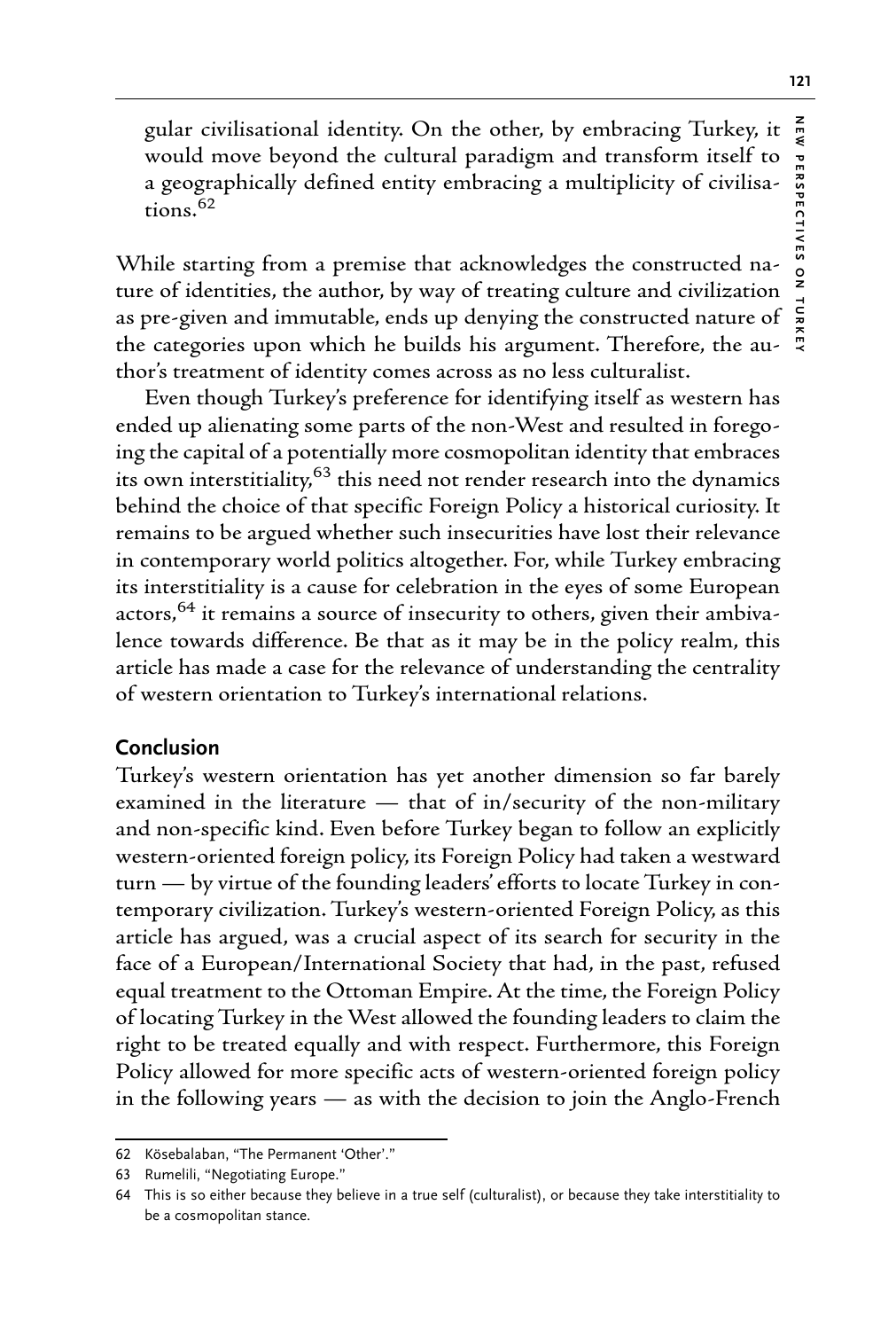NEW PERSPECTIVES ON TURKEY **NEW PERSPECTIVES ON TURKEY** alliance on the eve of World War II, to become a member of NATO in 1952, and to seek European Union membership.

The non-specific and non-military security problem encountered by Turkey's founding leaders was one of negotiating their difference internationally in the face of the European/International Society's ambivalence towards their difference. A solution was found in lifting Turkey to the level of contemporary civilization. That civilization no longer carries the same meaning as it did in the late nineteenth and early twentieth century need not render such analysis less significant.65 Nor does it diminish the significance of the notion of (standards of ) civilization for world politics. As Gerrit W. Gong reminds us,

The standard of civilisation is not just a historical curiosity, an idea important only to a bygone era, significant as it may have been [...] Insights into the extent to which the standard of 'civilisation' was forcibly imposed, reluctantly accepted, or eagerly embraced are essential to understanding the underlying structural strengths and weaknesses of today's international society.<sup>66</sup>

The fact that the insecurities experienced by non-westerners were nonmilitary and non-specific does not render them less real. The insecurities that shaped Turkey's Foreign Policy at the time of its founding were very real. Moreover, they remain essential to understanding Turkey's present-day international relations.

#### **References**

Adanır, Fikret. "Turkey's Entry into the Concert of Europe." *European Review* 13, no. 3 (2005): 395-417. Allison, Graham T. *Essence of Decision: Explaining the Cuban Missile Crisis*. Boston: Little, 1971.

Allison, Graham T., and Philip Zelikow. *Essence of Decision: Explaining the Cuban Missile Crisis*. New York: Longman, 1999.

Altunışık, Meliha B., and Özlem Tür. "From Distant Neighbours to Partners? Changing Syrian-Turkish Relations." *Security Dialogue* 37, no. 2 (2006): 229-48.

Anghie, Antony. *Imperialism, Sovereignty and the Making of International Law*. Cambridge: Cambridge University Press, 2005.

Atay, Falih Rıfkı. *Çankaya*. Ankara: Bateş, 1980.

Aybet, Gülnur. "Turkey and the EU after the First Year of Negotiations: Reconciling Internal and External

65 Not the least because a degree of ambivalence is still apparent in some European policy-makers' discourse. Consider Italian Prime Minister Berlusconi's statement in the aftermath of 9/11. He said: "We must be aware of the superiority of our civilisation, a system that has guaranteed well-being, respect for human rights and — in contrast with Islamic countries — respect for religious and political rights, a system that has as its value understanding of diversity and tolerance." See, "'EU deplores "dangerous" Islam jibe'," (2002), http://news.bbc.co.uk/1/hi/world/middle\_east/1565664.stm.

66 Gong, *The Standard of "Civilization" in International Society* 9.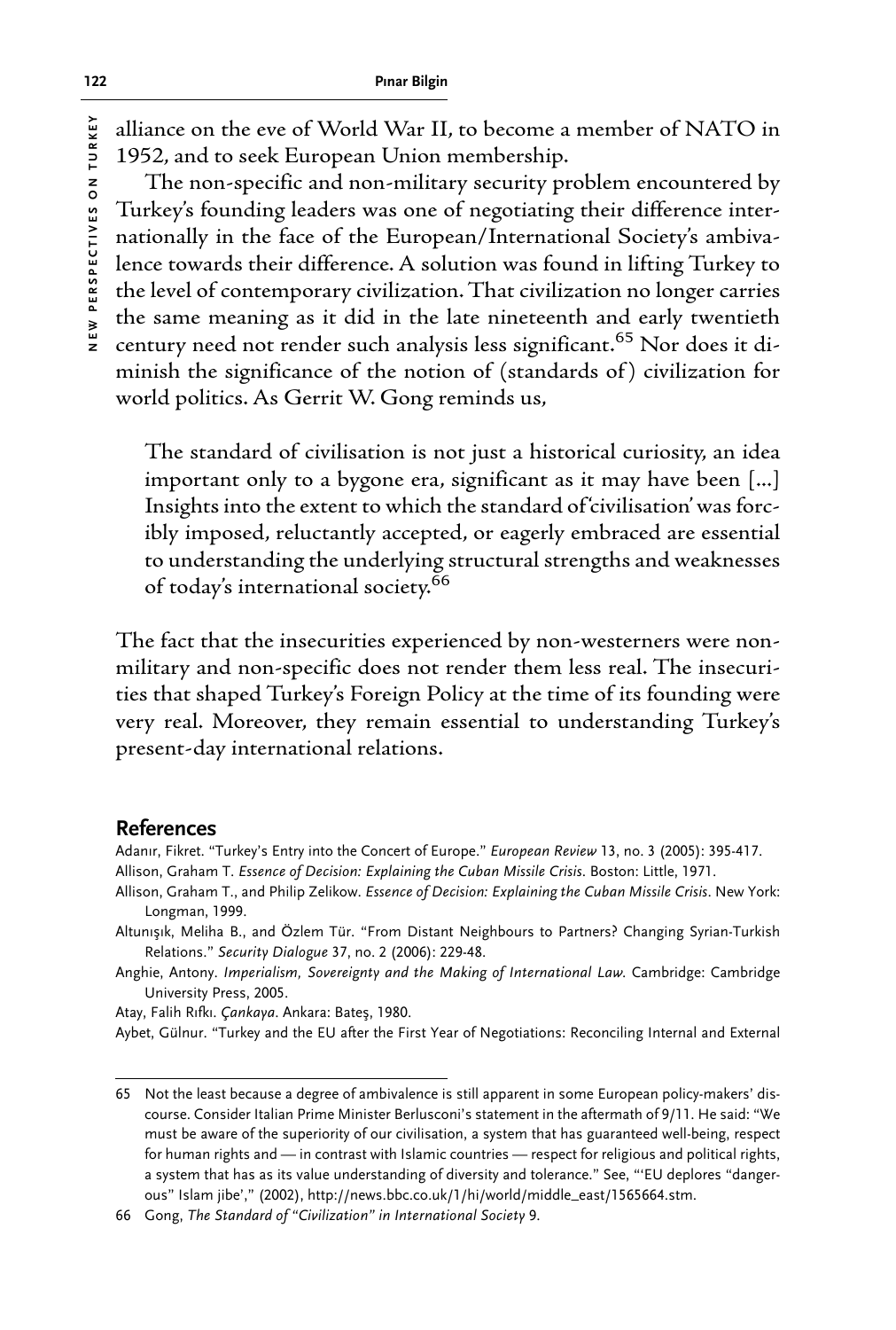Policy Challenges." *Security Dialogue* 37, no. 4 (2006): 529-49.

Aybet, Gülnur, and Meltem Müftüler-Baç. "Transformations in Security and Identity after the Cold War: Turkey's Problematic Relationship with Europe." *International Journal* 55, no. 4 (2000): 567-82.

Bağcı, Hüseyin. *Zamanın Ruhu: Küresel Politika ve Türkiye Yazıları*. Ankara: Orion, 2007.

Barnett, Michael N. "Culture, Strategy and Foreign Policy Change: Israel's Road to Oslo." *European Journal of International Relations* 5, no. 1 (1999): 5-36.

Bhabha, Homi K. *The Location of Culture*. London: Routledge, 1994.

Bilgin, Pınar. "A Return to 'Civilisational Geopolitics' in the Mediterranean? Changing Geopolitical Images of the European Union and Turkey in the Post-Cold War Era." *Geopolitics* 9, no. 2 (2004): 269-91.

——. "The Securityness of Secularism? The Case of Turkey." *Security Dialogue* 39, no. 6 (2008): 593-614. Booth, Ken. *Critical Security Studies and World Politics*, Boulder. Lynne Rienner, 2005.

——. "Security and Emancipation." *Review of International Studies* 17, no. 4 (1991): 313-26.

——. *Theory of World Security*. Cambridge: Cambridge University Press, 2007.

Bozdoğan, Sibel, and Reşat Kasaba, eds. *Rethinking Modernity and National Identity in Turkey*. Seattle: University of Washington Press, 1997.

Bull, Hedley. *The Anarchical Society*. London: Macmillan, 1977.

Bull, Hedley, and Adam Watson, eds. *The Expansion of International Society*. Oxford: Clarendon Press, 1984.

Buzan, Barry. *People, States, and Fear: An Agenda for International Security Studies in the Post-Cold War Era*. New York: Harvester Wheatsheaf, 1991.

Buzan, Barry, and Thomas Diez. "The European Union and Turkey." *Survival* 41, no. 1 (1999): 41-57.

Buzan, Barry, Ole Waever, and Jaap de Wilde. *Security: A New Framework for Analysis*. Boulder: Lynne Rienner, 1998.

Campbell, David. *Writing Security: United States Foreign Policy and the Politics of Identity*. Manchester: Manchester University Press, 1992.

Casanova, Jose. "The Long, Difficult, and Tortuous Journey of Turkey into Europe and the Dilemmas of European Civilization." *Constellations* 13, no. 2 (2006): 243-47.

Çırakman, Aslı. *From the "Terror of the World" to the "Sick Man of Europe": European Images of Ottoman Empire and Society from the Sixteenth Century to the Nineteenth*. New York: Peter Lang, 2002.

Davison, Andrew. *Secularism and Revivalism in Turkey: A Hermeneutic Reconsideration*. New Haven: Yale University Press, 1998.

Davutoğlu, Ahmet. *Stratejik Derinlik*. İstanbul: Küre Yayınları, 2001.

Deringil, Selim. "'They Live in a State of Nomadism and Savagery': The Late Ottoman Empire and the Post-Colonial Debate." *Comparative Studies in Society and History* 45, no. 2 (2003): 311-42.

- ——. *Turkish Foreign Policy during the Second World War: An Active Neutrality*. Cambridge: Cambridge University Press, 1989.
- ——. *The Well-Protected Domains: Ideology and the Legitimation of Power in the Ottoman Empire, 1876- 1909* London: I. B. Tauris, 1998.

Doty, Roxanne Lynn. "Foreign Policy as Social Construction: A Post-Positivist Analysis of US Counterinsurgency Policy in the Philippines." *International Studies Quarterly* 37, no. 3 (1993): 297-320.

Erozan, Boğaç, and İlter Turan. "The Development of Political Science in Turkey." *PS* (April 2004): 359- 63.

"'EU deplores "dangerous" Islam jibe'." (2002), http://news.bbc.co.uk/1/hi/world/middle\_east/1565664. stm.

Fırat, Melek, and Ömer Kürkçüoğlu. "Ortadoğu ile İlişkiler." In *Türk Dış Politikası*, edited by Baskın Oran, 784-96. İstanbul: İletişim, 2002.

Frey, Frederick W. *The Turkish Political Elite*. Cambridge: MIT Press, 1965.

Fuller, Graham E. "Turkey's New Eastern Orientation." In *Turkey's New Geopolitics: From the Balkans to Western China*, edited by Graham E. Fuller and Ian O. Lesser, 33-97, 1993.

Gong, Gerrit W. "China's Entry into International Society." In *The Expansion of International Society*, edited by Hedley Bull and Adam Watson, 171-83. Oxford: Clarendon Press, 1984.

——. *The Standard of "Civilization" in International Society* Oxford: Clarendon Press, 1984.

Göle, Nilüfer. "Engineers: Technocratic Democracy." In *Turkey and the West: Changing Political and Cultural Identities*, edited by Metin Heper, Ayşe Öncü and Heinz Kramer. London: I. B. Tauris, 1993.

——. "Europe's Encounter with Islam: What Future?" *Constellations* 13, no. 2 (2006): 248-62.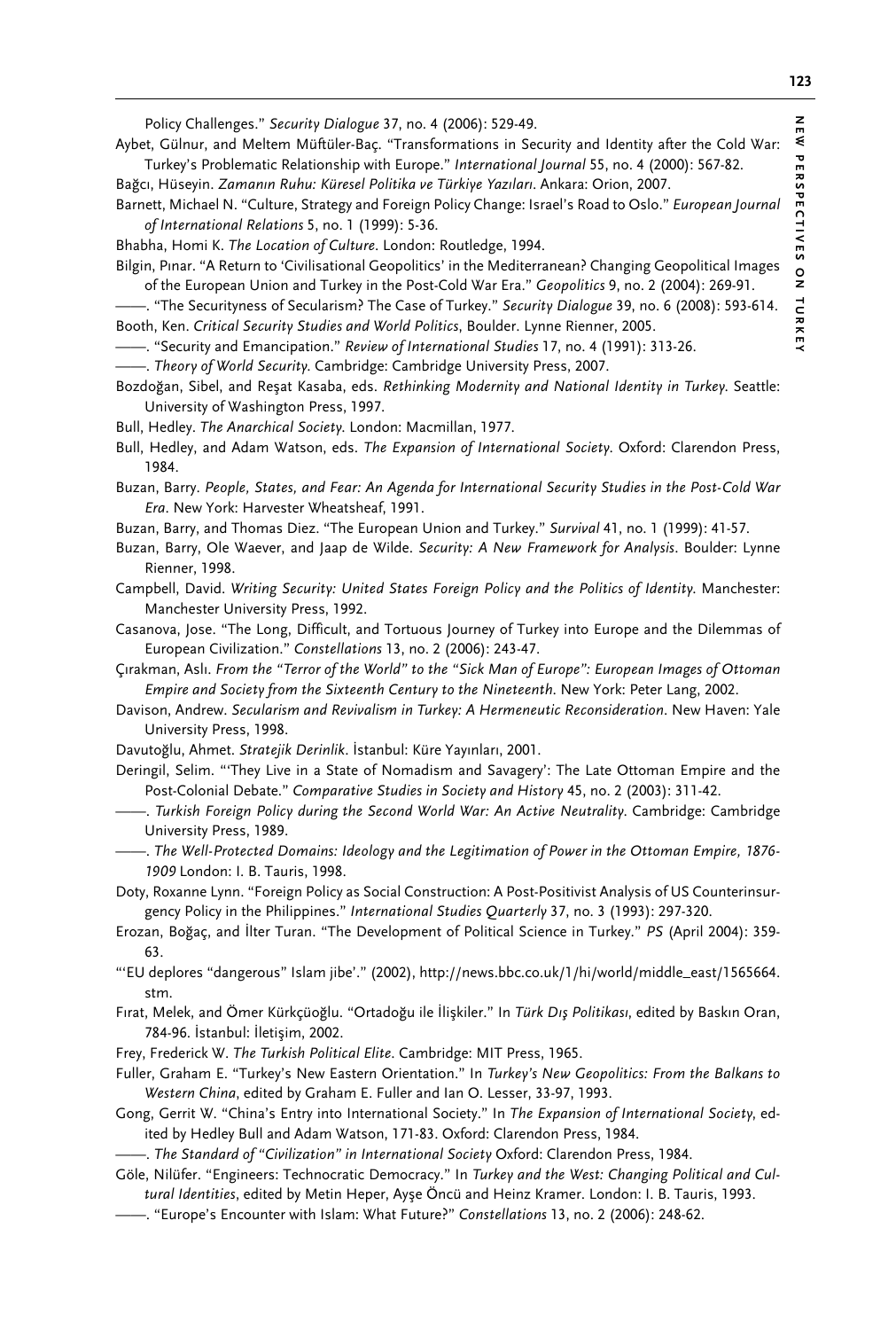Gönlübol, Mehmet, ed. *Olaylarla Türk Dış Politikası*. Ankara: Siyasal Bilgiler Fakültesi, 1969.

- Gönlübol, Mehmet, and Cem Sar. *Atatürk ve Türkiye'nin Dış Politikası (1919-1938)*. Ankara: Atatürk Kültür, Dil ve Tarih Yüksek Kurumu, Atatürk Araştırma Merkezi, 1990.
- Hale, William. *Turkish Foreign Policy, 1744-2000*. London: Frank Cass, 2000.
- Heper, Metin. *İsmet İnönü: The Making of a Turkish Statesman*. Leiden: Brill, 1998.
- ——. "The Ottoman Legacy and Turkish Politics." *Journal of International Affairs* 54, no. 1 (2000): 63-86.
- Heper, Metin, Ayşe Öncü, and Heinz Kramer, eds. *Turkey and the West: Changing Political and Cultural Identities*. New York: I. B. Tauris, 1993.
- Hudson, Valerie. *Foreign Policy Analysis: Yesterday, Today and Tomorrow*. Lanham: Rowman & Littlefield, 2007.
- Huntington, Samuel P. "Clash of Civilizations?" *Foreign Affairs* 72, no. 3 (1993): 22-28.
- Hurd, Elizabeth Shakman. "Negotiating Europe: The Politics of Religion and the Prospects of Turkish Accession." *Review of International Studies* 32 (2006): 401-18.
- İnalcık, Halil. *Turkey and Europe in History*. İstanbul: Eren, 2006.
- Jervis, Robert. *Perception and Misperception in International Politics*. Princeton: Princeton University Press, 1976.
- Karacan, Ali Naci. *Lozan Konferansı ve İsmet Paşa*. İstanbul: İstanbul Maarif Matbaası, 1943.
- Karal, Enver Ziya. "The Principles of Kemalism." In *Atatürk: The Founder of a Modern State*, edited by Ali Kazancigil and Ergun Özbudun, 11-35. Hamden: Archon Books, 1981.
- Karaosmanoğlu, Ali L. "The Evolution of the National Security Culture and the Military in Turkey." *Journal of International Affairs* 54, no. 1 (2000): 199-216.
- Kösebalaban, Hasan. "The Permanent 'Other': Turkey and the Question of European Identity." *Mediterranean Quarterly* 18, no. 4 (2007): 87-111.
- Krishna, Sankaran. *Postcolonial Insecurities: India, Sri Lanka, and the Question of Nationhood*. Minneapolis: University of Minnesota Press, 1999.
- Kubálková, Vendulka, ed. *Foreign Policy in a Constructed World*. New York: ME Sharpe, 2001.
- Kürkçüoğlu, Ömer. "An Analysis of Atatürk's Foreign Policy, 1919-1938." *Milletlerarası Münasebetler Türk Yıllığı* 20 (1980-1981): 133-87.
- Laffey, Mark. "Locating Identity: Performativity, Foreign Policy and State Action." *Review of International Studies* 26, no. 3 (2000): 429-44.
- Ling, L. H. M. "Cultural Chauvinism and the Liberal International Order: "West vs. Rest" In Asia's Financial Crisis." In *Power in a Postcolonial World: Race, Gender and Class in International Relations*, edited by Geeta Chowdhry and Sheila Nair, 115-40. London: Routledge, 2002.
- ——. *Postcolonial International Relations: Conquest and Desire between Asia and the West*. Houndmills: Palgrave, 2002.
- McSweeney, Bill. *Security, Identity and Interests: A Sociology of International Relations*. Cambridge: Cambridge University Press, 1999.
- Mitchell, Timothy, ed. *Questions of Modernity*. Minneapolis: University of Minnesota Press, 2000.
- Naff, Thomas. "The Ottoman Empire and the European States System." In *The Expansion of International Society*, edited by Hedley Bull and Adam Watson, 143-69. Oxford: Clarendon Press, 1984.
- Neumann, Iver B. *Uses of the Other: 'the East' in European Identity Formation*. Minneapolis: Minnesota University Press, 1999.
- Neumann, Iver B., and Jennifer M. Welsh. "The Other in European Self-Definition: An Addendum to the Literature on International Society." *Review of International Studies* 17, no. 4 (1991): 327-40.
- Oran, Baskın. "Dönemin Bilançosu." In *Türk Dış Politikası: Kurtuluş Savaşından Bugüne Olgular, Belgeler, Yorumlar*, edited by Baskın Oran. İstanbul: İletişim, 2002.
- ——, ed. *Türk Dış Politikası: Kurtuluş Savaşından Bugüne Olgular, Belgeler, Yorumlar*. 9 ed. 2 vols. İstanbul: İletişim, 2002.
- Ortaylı, İlber. *İmparatorluğun En Uzun Yüzyılı*. İstanbul: Hil Yayınları, 1983.
- Parla, Taha, and Andrew Davison. *Corporatist Ideology in Kemalist Turkey*. Syracuse: Syracuse University Press, 2004.
- Rumelili, Bahar. "Constructing Identity and Relating to Difference: Understanding the EU's Mode of Differentiation." *Review of International Studies* 30, no. 1 (2004): 27-47.
- ——. "Negotiating Europe: EU-Turkey Relations from an Identity Perspective." *Insight Turkey* 10, no. 1 (2008): 97-110.